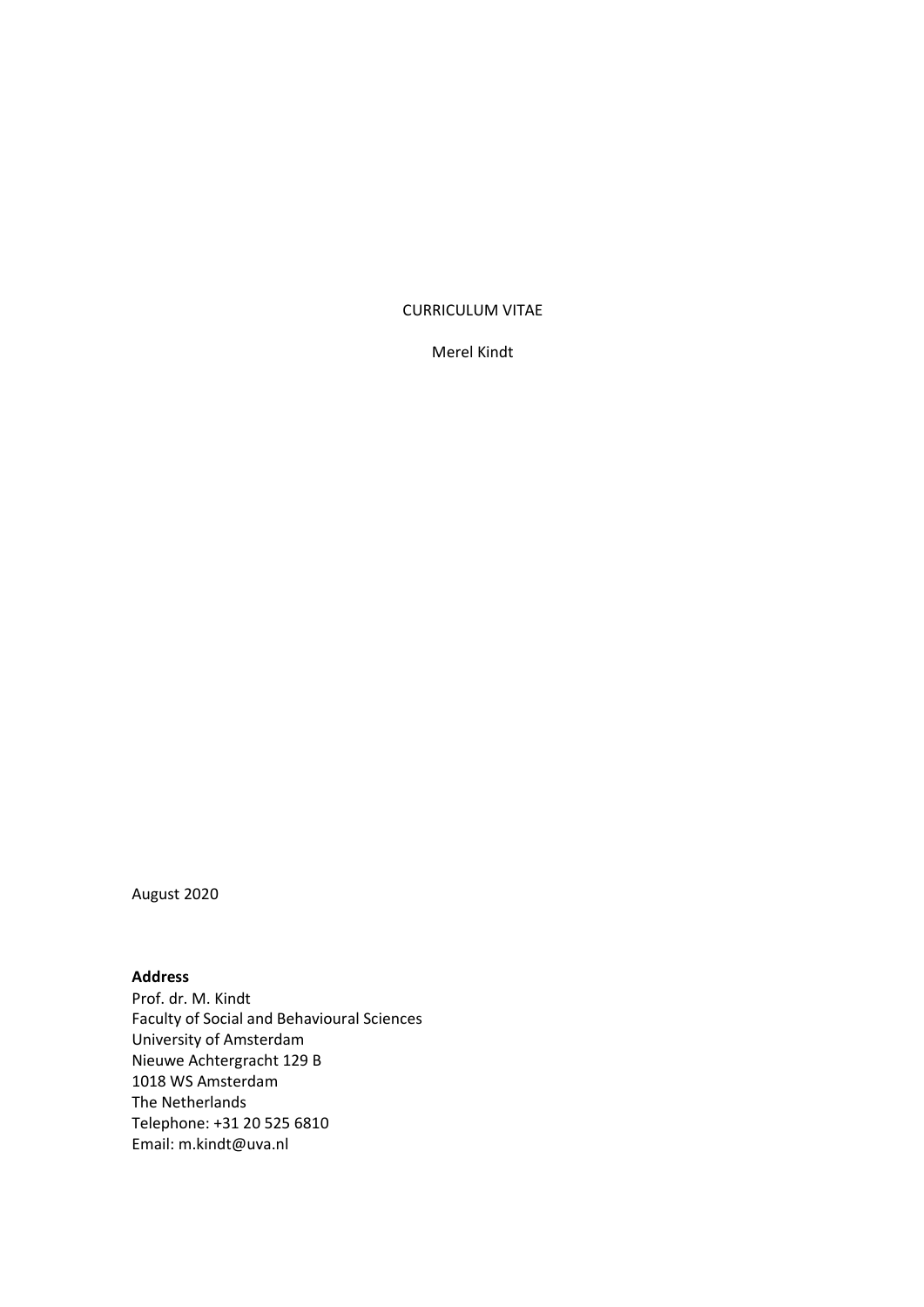## **Personal Details**

Title and Full Name Prof. dr. Merel Kindt Date of Birth 26 June 1967 Nationality **Dutch** 

Marital Status Married, three children (1999 - 2002 - 2005)

T: +31 20 5256810

M: +31 6 50695658

E: [m.kindt@uva.nl](mailto:m.kindt@uva.nl)

W: <http://home.medewerker.uva.nl/m.kindt>

## **Professional and Educational Background**

| 2003 - present | <b>Full Professor</b> of Experimental Clinical Psychology - Faculty of Social and<br>Behavioural Sciences - University of Amsterdam.  |
|----------------|---------------------------------------------------------------------------------------------------------------------------------------|
| $2000 - 2003$  | <b>Associate Professor</b> of Clinical and Experimental<br>Psychology, Faculty of Health Science - Maastricht University.             |
| 1997 - 2000    | Assistant Professor - Maastricht University.                                                                                          |
| 1997 - 2003    | Postdoctoral Clinical Training. Psychotherapy - RINO.                                                                                 |
| 2003 - present | Registration Health Psychologist (BIG-register 39051566025).                                                                          |
| 1992 - 1996    | PhD-student. Clinical Psychology, University of Amsterdam.<br>Doctorate: 20 December 1996.                                            |
| 1991 - 1992    | Research assistant. Psychology - University of Amsterdam.                                                                             |
| 1985 - 1991    | Psychology - University of Amsterdam.<br>Majors: Clinical Psychology and Neuroscience.<br>MA 'cum laude' Psychology - 30 August 1991. |

### **Management**

| $2018 - present$ | Founding partner of Kindt Clinics https://kindtclinics.com/, an outpatient<br>clinic for phobias and anxiety disorders.                                             |
|------------------|---------------------------------------------------------------------------------------------------------------------------------------------------------------------|
| 2014 - present   | Member of the Jumpstart jr Foundation Board.<br>https://www.jumpstartjr.org/home                                                                                    |
| 2006 - 2018      | Chairperson of the Department of Clinical Psychology. Faculty of Social<br>and Behavioural Sciences, Department of Clinical Psychology, University of<br>Amsterdam. |
| 2003 - 2014      | Board member of the Dutch-Flemish Inter-University Postgraduate School<br>'Experimental Psychopathology'. https://epp-research.eu/                                  |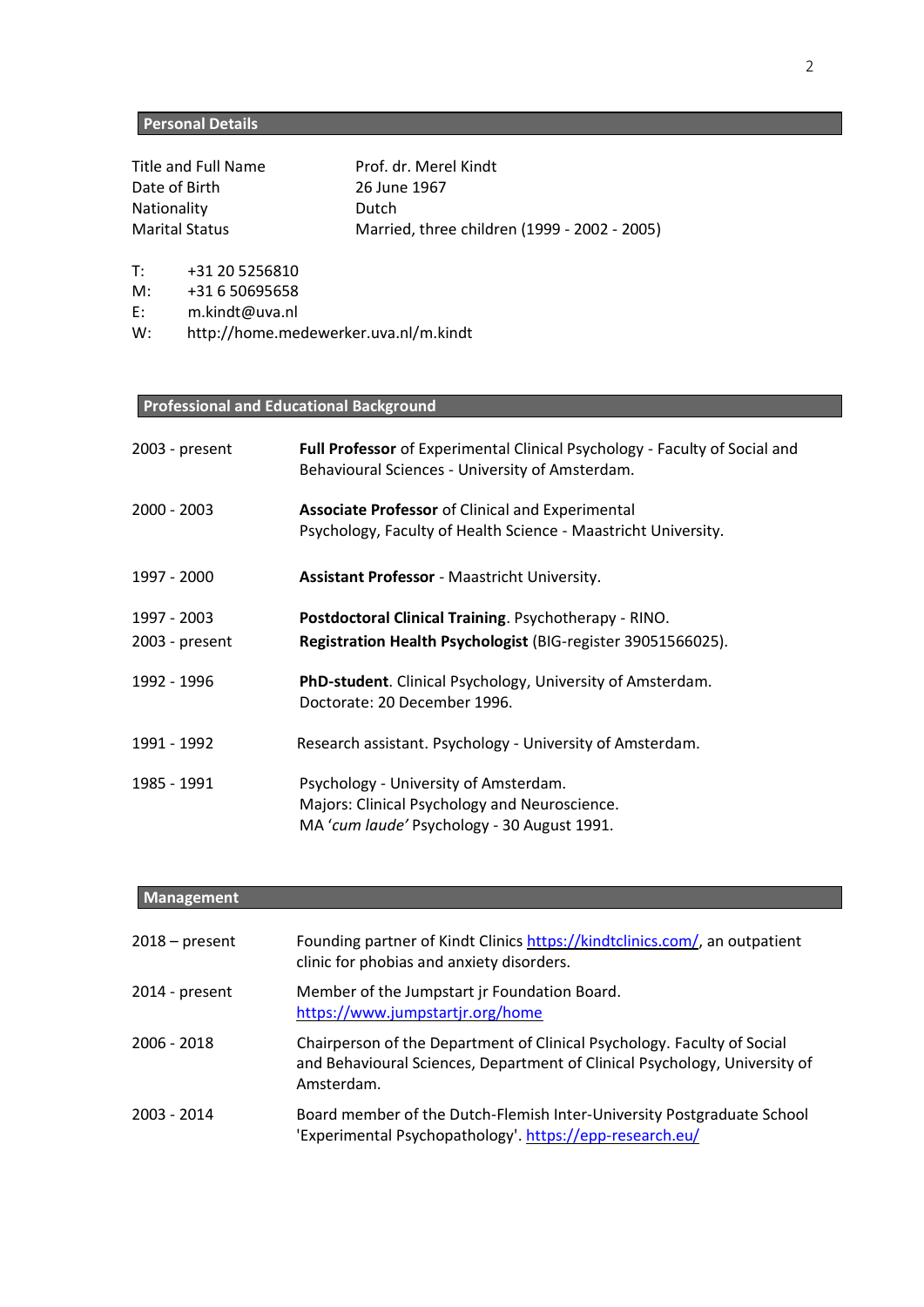| 2012        | Chairperson of Amsterdam Summer School: Emotional Memory: From                                                  |
|-------------|-----------------------------------------------------------------------------------------------------------------|
|             | Patient to Synapse - Amsterdam Brain and Cognition, University of                                               |
|             | Amsterdam. https://abc.uva.nl/education/abc-summer-school/archive-                                              |
|             | summer-school/2012-emotional-memory-from-patient-to-synapse.html                                                |
|             |                                                                                                                 |
| 2005 - 2010 | Member of Research Master Committee of Psychology: Development of<br>the Research Master Program of Psychology. |

## **Supervision and Teaching**

| Post-doctoral                          |                                                                                                                                                                                                                                                                                                                |
|----------------------------------------|----------------------------------------------------------------------------------------------------------------------------------------------------------------------------------------------------------------------------------------------------------------------------------------------------------------|
| 2007-present                           | Supervision of grants:<br>NWO VIDI (2014) - Dr. S. de Wit (800 k€)<br>NWO VIDI (2009) - Dr. T. R. J. Beckers (800 k€)<br>NWO VENI (2018) - Dr. R. Visser (250 k€)<br>NWO VENI (2016) - Dr. A. van Ast (250 k€)<br>NWO VENI (2007) - Dr. B. Vervliet (264 k€)<br>NWO VENI (2007) - Dr. A. van Stegeren (299 k€) |
| 2012                                   | Amsterdam Brain and Cognition Summer School: "Emotional Memory:<br>From Patient to Synapse" (Cognitive Science Centre Amsterdam.                                                                                                                                                                               |
| <b>Post-doctoral Clinical Training</b> |                                                                                                                                                                                                                                                                                                                |
| 1999 - present                         | Benecke - Medical Continued Education for Psychiatrists and Clinical<br>Psychologist.                                                                                                                                                                                                                          |
|                                        | Workshops on the aetiology and treatment of Posttraumatic Stress<br>Disorder in Italy (Verona - Rome) and the Netherlands (Maastricht -<br>Haarlem).                                                                                                                                                           |
| <b>Bachelor and Research Master</b>    |                                                                                                                                                                                                                                                                                                                |
| 2003 - present                         | Lecturer on Anxiety Disorders (BA), Trauma, Memory and Posttraumatic<br>Stress Disorder (MA), Experimental Psychopathology (Research Master),<br>Emotional memory and Psychopathology (Research Master).<br>Supervision of graduate research.                                                                  |
| 1997 - 2003                            | <b>Faculty of Health Science, Maastricht University</b><br>Supervision of graduate research.<br>Lecturer on Anxiety Disorders, Affective Disorders, Cognitive Psychology,<br>Experimental Psychopathology.                                                                                                     |
| 1992 - 1996                            | <b>University of Amsterdam</b><br>Supervision of graduate research theses.                                                                                                                                                                                                                                     |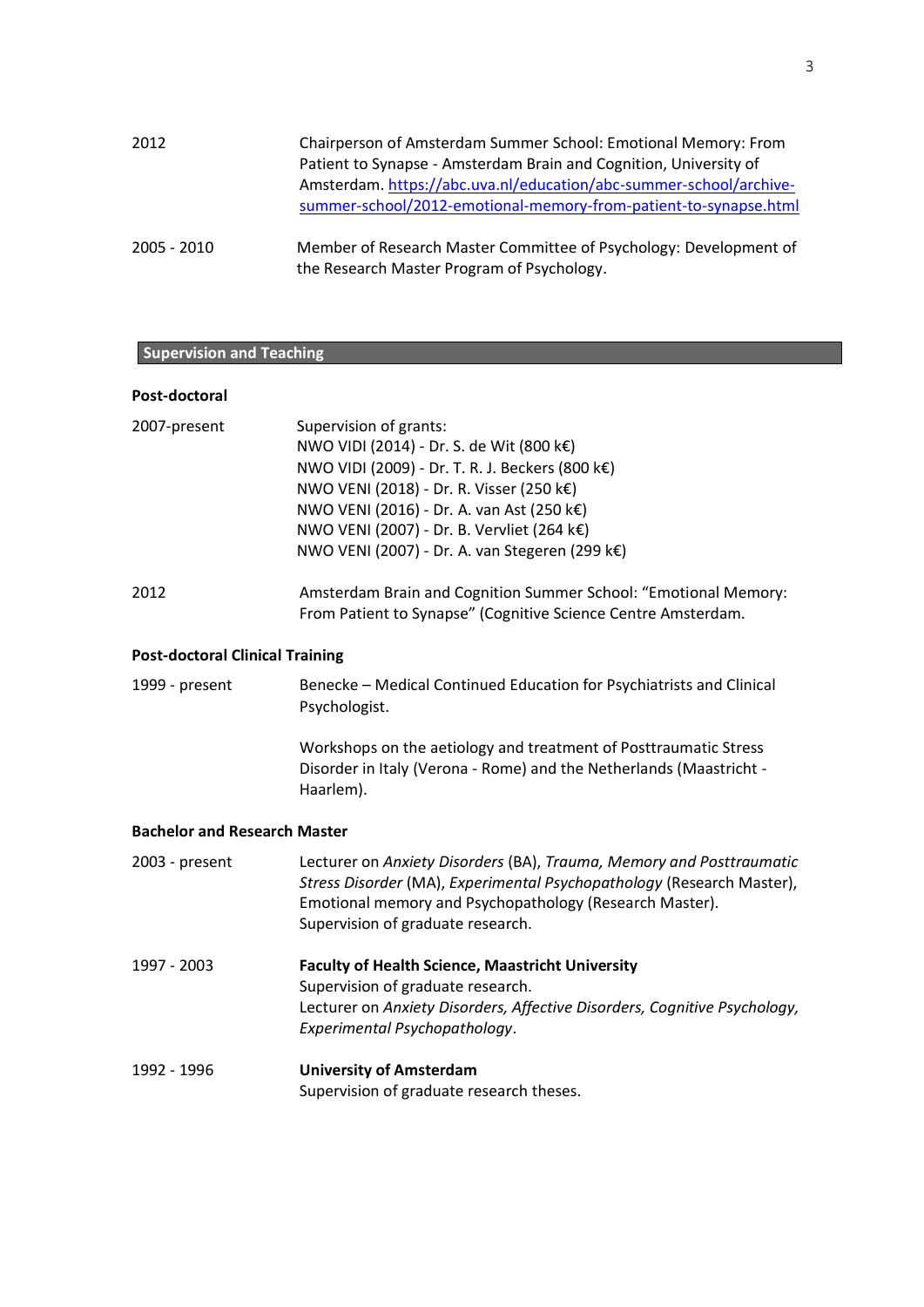## **Commissions of Trust**

| 2014 - 2020                                                                         | ERC Consolidator Grant Panel Member, The Human Mind and its<br>Complexity (SH4). Per 2016 deputy chair of the ERC consolidator SH4<br>panel.                                                                                                                                                                                                                                                                                                                                                       |
|-------------------------------------------------------------------------------------|----------------------------------------------------------------------------------------------------------------------------------------------------------------------------------------------------------------------------------------------------------------------------------------------------------------------------------------------------------------------------------------------------------------------------------------------------------------------------------------------------|
| 2018-2020                                                                           | Wellcome Trust Cognitive Neuroscience and Mental Health Expert Review<br>Group                                                                                                                                                                                                                                                                                                                                                                                                                     |
| 2013                                                                                | Member of the Scientific Reviewer Committee of the MRC Cognition and<br>Brain Sciences Unit, Cambridge.                                                                                                                                                                                                                                                                                                                                                                                            |
| 2011 - 2012                                                                         | Chairman of a Committee of the Scientific Research and Documentation<br>Centre of the Dutch Ministry of Justice's (WODC): Evaluation of Cognitive<br>Interventions.                                                                                                                                                                                                                                                                                                                                |
| 2006 - 2007                                                                         | Member of the Health Council of the Netherlands. The committee<br>"Health Insurance Protocol Anxiety Disorders".                                                                                                                                                                                                                                                                                                                                                                                   |
| 2001 - 2003                                                                         | Member of the Health Council of the Netherlands. The committee<br>"Implications of new possibilities to influence the brain" was formed as<br>part of the 100-year anniversary of the Health Council - installed at 25 <sup>th</sup><br>June 2001. The report "The future of our selves" was presented to the<br>Minister of Public Health (VWS) at 8 <sup>th</sup> April 2003.                                                                                                                    |
| <b>Reviewer</b>                                                                     |                                                                                                                                                                                                                                                                                                                                                                                                                                                                                                    |
| 2000 - present                                                                      | Reviewer of (inter)national research projects for various agencies<br>including the European Research Council (ERC) starting and consolidator<br>panel, Wellcome Trust London and the Dutch Organization for Scientific<br>Research (NWO).                                                                                                                                                                                                                                                         |
| 1998 - present                                                                      | Examiner in > 75 PhD-Committees.                                                                                                                                                                                                                                                                                                                                                                                                                                                                   |
| 1995 - present                                                                      | Reviewer for various international journals (e.g., Behaviour Research and<br>Therapy, Journal of Abnormal Psychology, Journal of Behavior Therapy<br>and Experimental Psychiatry, Journal of Anxiety Disorders, Journal of<br>Experimental Psychopathology, Memory, Neurolmage, Journal of<br>Cognitive Neuroscience, Biological Psychology, Biological Psychiatry,<br>Learning and Memory, Neurobiology of Learning and Memory, The<br>Journal of Neuroscience, Science Neuropsychopharmacology). |
| <b>Editorial</b>                                                                    |                                                                                                                                                                                                                                                                                                                                                                                                                                                                                                    |
| 2012 - present<br>2011 - 2019<br>2016 - present<br>2011 - present<br>2006 - present | Consulting Editor Clinical Psychological Science.<br>Consulting Editor Journal of Abnormal Psychology.<br>Editorial Board of Behaviour Research and Therapy.<br>Editorial Board of the Journal of Experimental Psychopathology.<br>Editorial Board of the Journal of Behavior Therapy and Experimental<br>Psychiatry.                                                                                                                                                                              |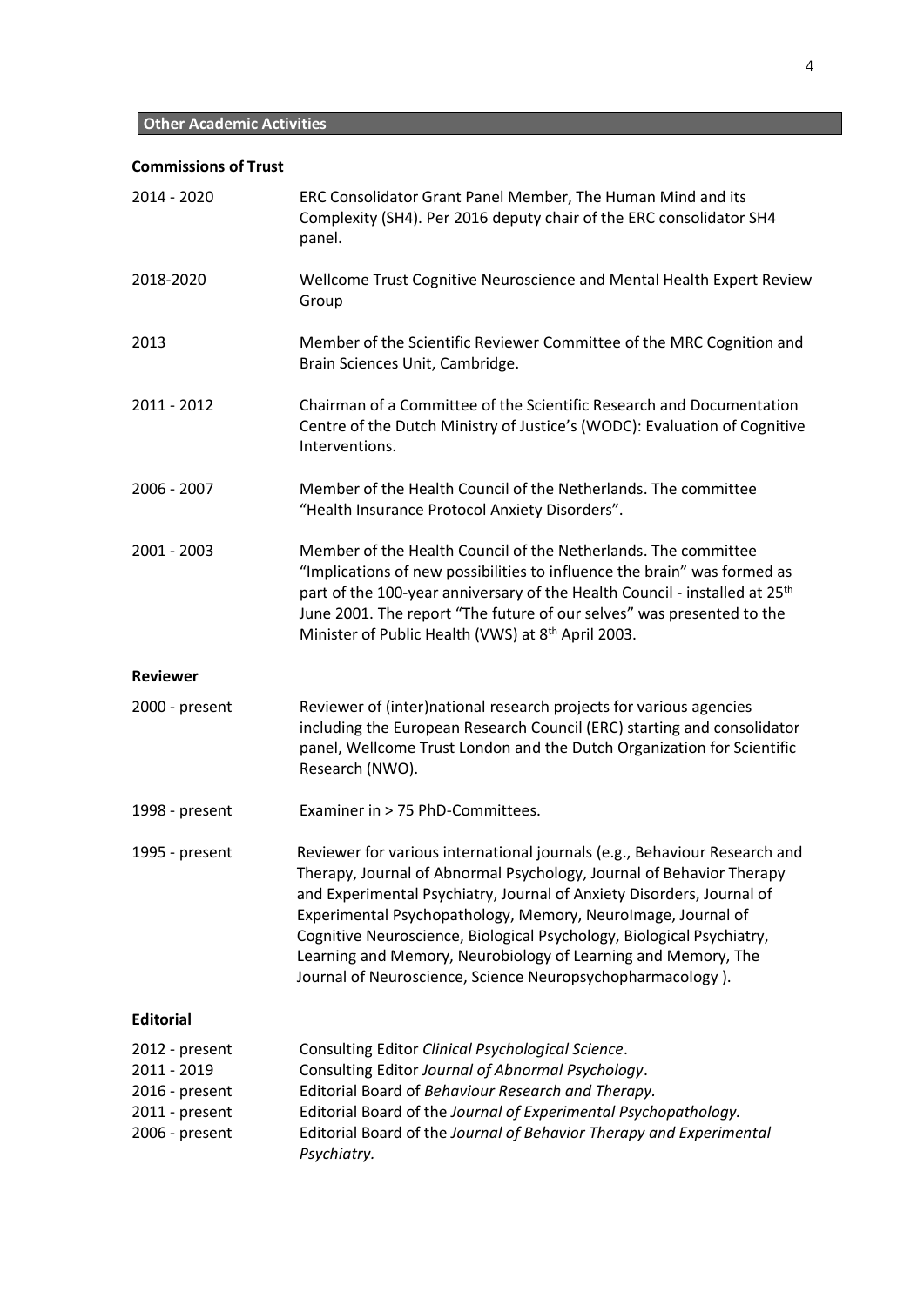| 2005 - 2007                                 | Editorial Board of the Dutch Journal 'Gedragstherapie' (i.e., Behavior<br>Therapy).                                                                                                               |  |  |
|---------------------------------------------|---------------------------------------------------------------------------------------------------------------------------------------------------------------------------------------------------|--|--|
| 2003                                        | Editor for a special issue of the Journal of Behavior Therapy and<br>Experimental Psychiatry (2003): "Cognitive Processes and PTSD: analogue<br>and clinical studies".                            |  |  |
| <b>Organizations of Scientific Meetings</b> |                                                                                                                                                                                                   |  |  |
| 2009 - present                              | Member of the organization committee for a yearly European Meeting on<br>Human Fear Conditioning.                                                                                                 |  |  |
| 2011                                        | Coordination of Masterclass for PhD-students: "Stress and Memory: from<br>molecule to fMRI" by Prof. dr. L. Nadel - Guest Professor Priority<br>Programme Brain and Cognition.                    |  |  |
| 2010                                        | Coordination of Masterclass for PhD-students: "Rise and Fall of Fear:<br>Neurobiological and Psychological Processes" by Prof. dr. M Telch - Revesz<br>Chair - Department of Clinical Psychology. |  |  |

## **Past Performance on PhD's (Promotor)**

|    | 1. Dr. J.B. Elsey  | Fighting against fear: novel approaches to understanding, modifying, and<br>manipulating maladaptive memories (cum laude) (17 April 2020 -<br>Unversity of Amsetrdam). Promotor: Prof. dr. M. Kindt, co-promotor: dr.<br>A.A.P. van Emmerik. Dr J. Elsey is currently postdoctoral fellow at the<br>University of Amsterdam. |
|----|--------------------|------------------------------------------------------------------------------------------------------------------------------------------------------------------------------------------------------------------------------------------------------------------------------------------------------------------------------|
| 2. | Dr. L. Geven       | Extending the scope of concealed information detection (6 September<br>2019 - University of Amsterdam). Promotores: Prof. dr. G. Ben-Shakhar<br>(Jeruzalem) and Dr. B.J. Verschuere, co-promotor Prof. dr. M. Kindt. Dr. L.<br>Geven is currently assistant professor at the Leiden University.                              |
| 3. | Dr. F. Gazendam    | Individual differences in associative fear learning (12 September 2018 -<br>University of Amsterdam. Promotores: Prof. dr. M. Kindt and Prof. dr. J.H.<br>Kamphuis). Dr. F Gazendam is currently working as clinical practitioner.                                                                                           |
| 4. | Dr. A. Kunze       | Imagery rescripting of emotional memories: A search for underlying<br>mechanisms (21 February 2018 - University of Amsterdam). Promotores:<br>Prof. dr. M. Kindt and Prof. dr. A. Arntz. Dr. A. Kunze is currently<br>postdoctoral fellow at the University of München.                                                      |
| 5. | Dr. N. klein Selle | What are you hiding? The underlying and contributing mechanisms of<br>physiological memory detection (18 October 2017 - University of<br>Amsterdam). Promotores: Prof. dr. G. Ben-Shakhar (Jeruzalem) and Prof.<br>dr. M. Kindt, co-promotor Dr. B. J. Verschuere.                                                           |
| 6. | Dr. R. Visser      | The neural dynamics of fear memory (cum laude) (13 January 2016 -<br>University of Amsterdam). Promotor: Prof. dr. M. Kindt, co-promotor dr.<br>S. Scholte. Visser is currently is currently assistant professor at the                                                                                                      |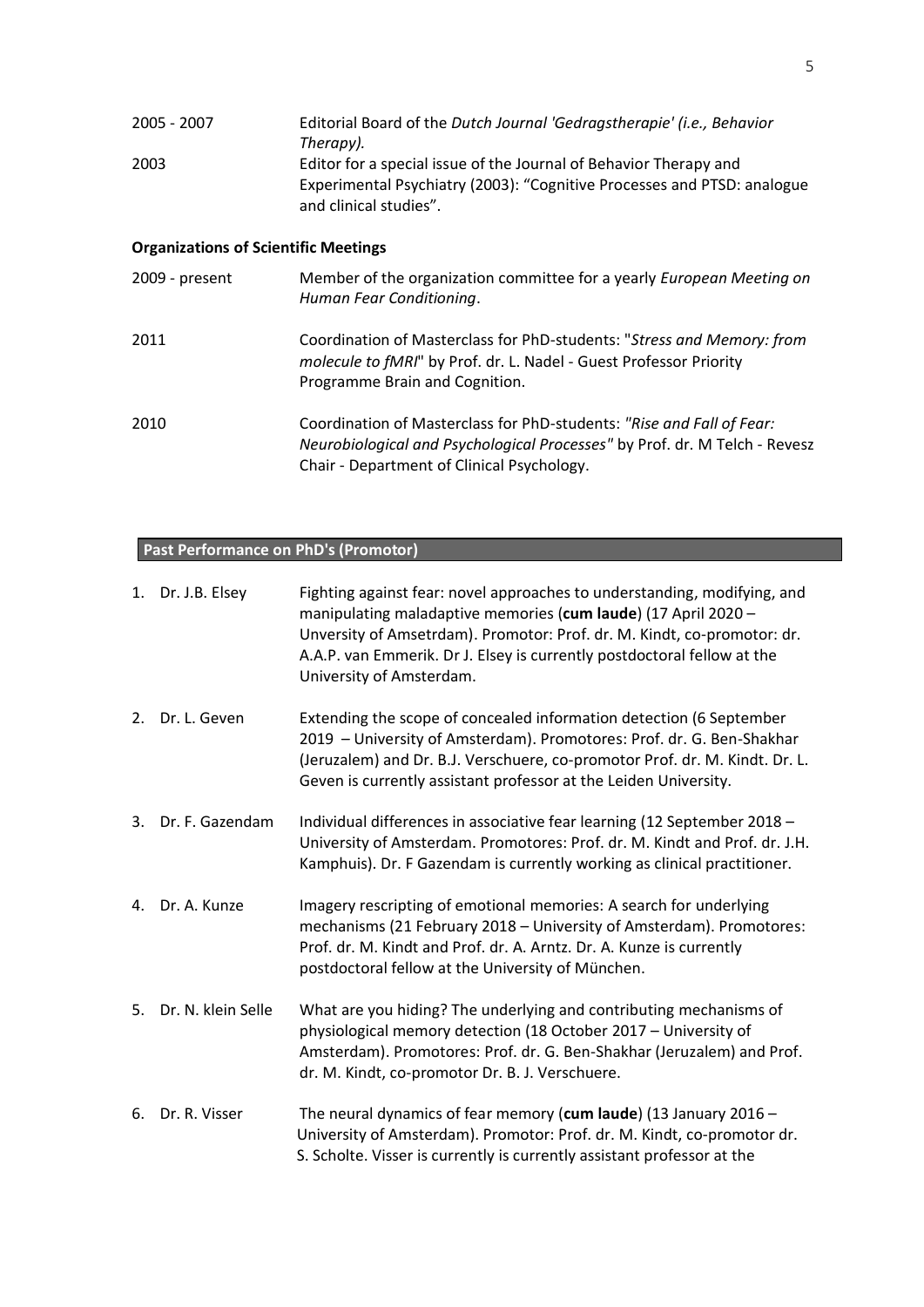University of Amsterdam. (**Marie Curie fellowship 2017, VENI grant 2019**).

- 7. Dr. I. Arnaudova Avoidance: From threat encounter to action execution (8 December 2015 – University of Amsterdam). Promotores: Prof. dr. T. Beckers and Prof. dr. M. Kindt. Dr. Arnaudova is currently postdoctoral fellow at the University of California.
- 8. Dr. A. Krypotos Avoidance learning (6 March 2015 University of Amsterdam). Promotores: Prof. dr. T. Beckers and Prof. dr. M. Kindt, co-promotor, Dr. M. Effting. Dr. Krypotos is currently postdoctoral fellow at Utrecht University.
- 9. Dr. V. van Ast Memories in Context: On the role of cortisol (1 July 2014 University of Amsterdam). Promotor: Prof. dr. M. Kindt. Dr. Van Ast is currently assistant professor at the University of Amsterdam. (**VENI grant 2016**)
- 10. Dr. M. Bos Challenging emotional memory (10 June 2014 University of Amsterdam). Promotor: Prof. dr. M. Kindt. Co-promotor: Dr. T. Beckers. Dr. Bos is currently postdoctoral fellow at Leiden University.
- 11. Dr. D. Sevenster Fear memory uncovered: Prediction error as the key to memory plasticity (14 May 2014 - University of Amsterdam). Promotor: Prof. dr. M. Kindt. Copromotor: Dr. T. Beckers. Dr. Sevenster is currently assistant professor at Utrecht University.
- 12. Dr. M. Soeter Erasing Fear from Memory (26 January 2012 University of Amsterdam). Promotor: Prof. dr. M. Kindt. Dr. M. Soeter is currently scientist at TNO.
- 13. Dr. M. Effting Plasticity of Fear Memory: A search for relapse prevention. (7 June 2011 University of Amsterdam). Promotor: Prof. dr. M. Kindt. Copromotor: Dr. B. Vervliet. Dr. Effting is currently lecturer at the University of Amsterdam.
- 14. Dr. E. Salemink Believing is seeing. (5 September 2008 Utrecht University). Promotores: Prof. dr. M. van den Hout and Prof. dr. M. Kindt. Dr. Salemink is currently assistant professor at the University of Amsterdam. (**VENI grant**)
- 15. Dr. M. Morren Cognitive bias and the development of anxiety in children (1 February 2007 - Maastricht University). Promotores: Prof. dr. M. Kindt and Prof. dr. M.A. van en Hout. Dr. Morren is currently research fellow at NIVEL.
- 16. Dr. P. Karsdorp Biased perceptions of heart symptoms in patients with congenital heart disease (18 January 2007 - University of Amsterdam). Promotores: Prof. dr. M. Kindt and Prof. dr. B. Mulder. Copromotor: Prof. dr. W.T.A.M. Everaerd. Dr. Karsdorp is currently postdoctoral fellow at Utrecht University. (**VENI grant**)
- 17. Dr. N. Buck Stuck in the past: On the prediction and explanation of post-trauma symptomatology (26 October 2006 - Maastricht University). Promotores: Prof. dr. M. Kindt and Prof. dr. M. van den Hout. Dr. Buck is currently a researcher at the EUR.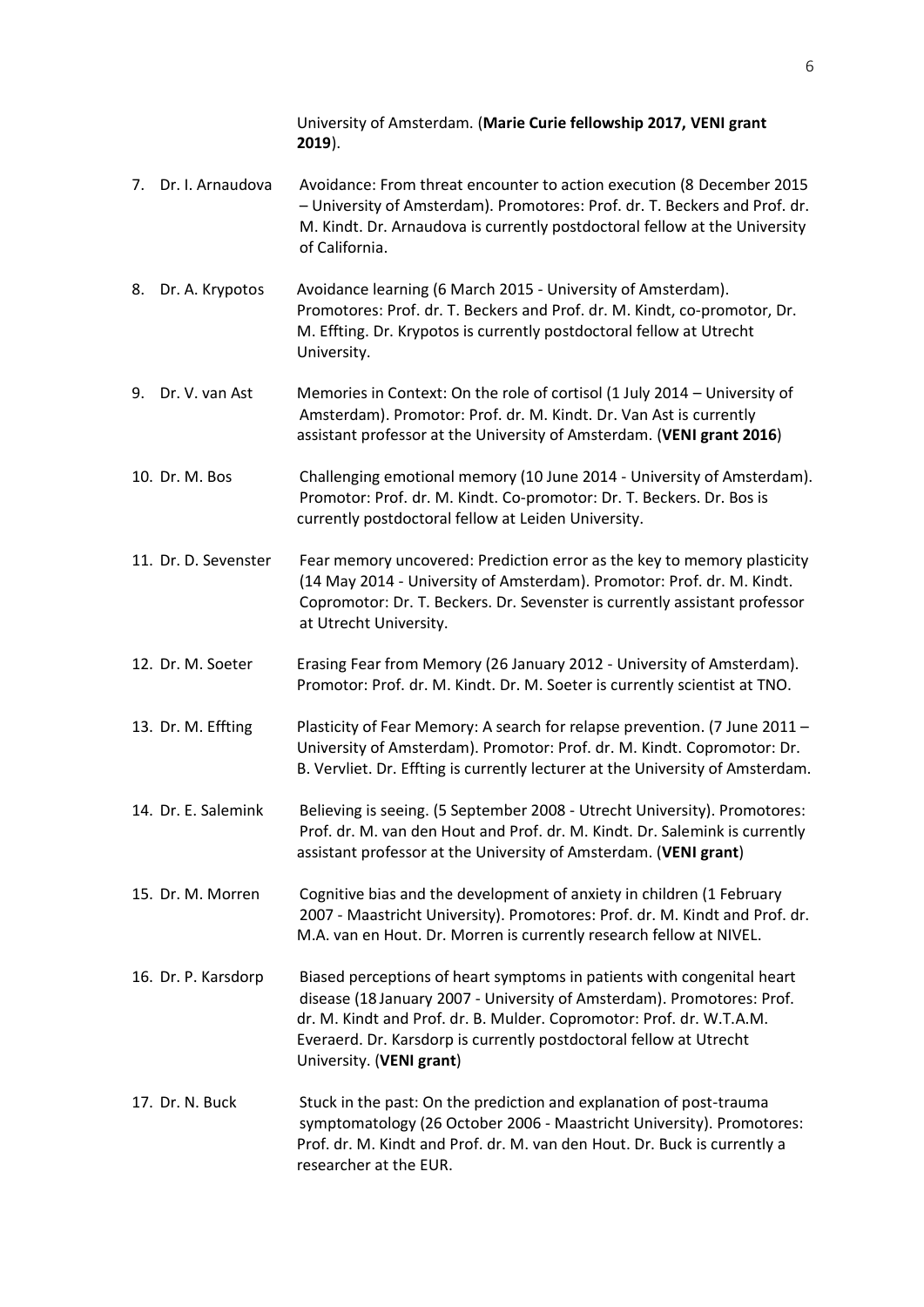#### **Supervision of Current PhD Students**

|    | Name:             | Period:   | Title:                                                  |
|----|-------------------|-----------|---------------------------------------------------------|
| 1. | Inga Marie Freund | 2020-2024 | New science of mental health (NWO)                      |
| 2. | Anna Filmer       | 2019-2023 | Stability and plasticity of emotional memory (ERC)      |
| 3. | Jacqueline Peters | 2019-2023 | Stability and plasticity of emotional memory (ERC)      |
| 4. | Faya Reinhold     | 2019-2023 | Stability and plasticity of emotional memory (ERC)      |
| 5. | Lotte Stemerding  | 2018-2022 | Stability and plasticity of emotional memory (ERC)      |
| 6. | Olivier de Vries  | 2017-2021 | The fate of emotional episodic memories (NWO)           |
| 7. | Sascha Duken      | 2017-2021 | The rise and fall of emotional memory distortions (NWO) |
| 8. | <b>Wouter Cox</b> | 2016-2020 | Forgetting trouble is the way to cure it (NWO)          |
| 9. | Sandra Raabe      | 2007-2019 | Treatment of Chronic PTSD (UvA)                         |

#### **Brief summary of research over past 15 years**

Merel Kindt has made seminal contributions to the field of fear learning and memory. Due to her exceptional work which brings together the fields of clinical psychology and neuroscience, she became a full Professor of Experimental Clinical Psychology seven years after her PhD and clinical training (aged 36). It has since been her mission to understand mechanisms of change, and to build on fundamental brain and cognition science in order to shape clinical interventions. In 2008, she started an innovative research programme on the plasticity of fear memory, which challenged the prevailing cognitive behavioural hypothesis that emotional memories are fixated in the physical architecture of the brain. She has used and developed a vast array of experimental methods to study the formation, consolidation and plasticity of emotional memory, including behavioural methods (e.g., adaptation of the classical fear conditioning paradigm), cognitive methods (e.g., information processing biases, meta-memory in obsessive compulsive disorder and posttraumatic stress disorder), manipulation and assessment of stress hormones (noradrenaline and cortisol) and neural pattern analyses (e.g., functional MRI). Over the years, she has established a highly successful programme of research. Specifically, she was the first to show (and replicate) that the emotional expression of fear memories can be erased in humans (e.g., Nature Neuroscience, 2009; Nature Communications, 2018), and which conditions are essential for this to occur (Science, 2013). The potential of her research programme lies in the bidirectional translational approach. It builds on fundamental insights from animal and human neuroscience literature, as well as clinical observations. These insights and observations provide operational tools, which can be used to test novel hypotheses at different levels of analysis: from basic science to clinical applications, and vice versa. Kindt has translated the fundamental insights on the plasticity of fear memory obtained in the laboratory into a new intervention for people suffering from irrational fears (Biological Psychiatry, 2015). Prof. Pitman from Harvard lauded her research in his commentary "Harnessing reconsolidation to treat mental disorders" (Biological Psychiatry, 2015) by stating: "An appeal of the line of research taken by Kindt and colleagues is that it is truly translational. 'Translational' is a word often invoked but not often realized in psychiatric research. Work in Kindt's laboratory epitomizes translational research. It has built on basic animal findings regarding the labile nature of memory and applied these findings first to experiments in normal human subjects and subsequently in this impressive article to a subclinical condition. The applicability of reconsolidation blockade and memory updating to full-blown mentaldisorders remains to be seen, but in light of this article, the prospects seem more promising than ever."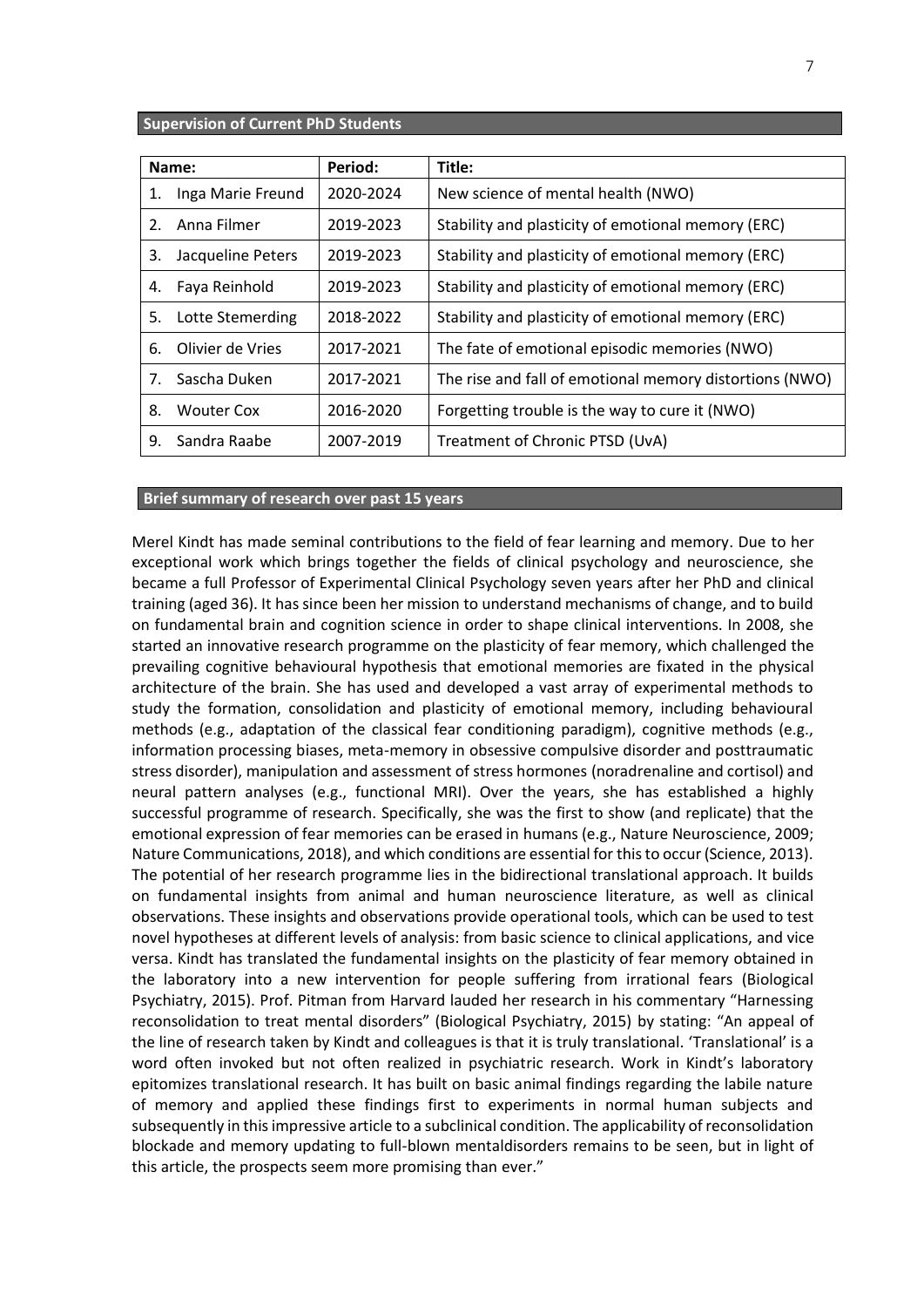# **Scholarships and Prizes**

| 2020 | ZonMW Open Competition. Resolving Emotional Memories Overnight (in<br>collaboration with Prof. dr. E. van Someren) (750 k€)                                                                                                                                                |
|------|----------------------------------------------------------------------------------------------------------------------------------------------------------------------------------------------------------------------------------------------------------------------------|
| 2019 | <b>NWO Gravity grant.</b> New Science of Mental Disorders (co-applicant and<br>PI), in collaboration with Prof. dr. A. Jansen (main applicant, UM), Prof. Dr.<br>A. Roefs (UM), Prof dr. R. Wiers (UvA), Prof dr. B. Elzinga (UL), Prof. Dr. A.<br>Evers (UL). (19.393 k€) |
| 2017 | NWO research talent grant. The rise and fall of emotional memory<br>distortions. MSc. Sascha Duken (224 k€)                                                                                                                                                                |
| 2016 | ERC Advanced grant. Understanding the stability and plasticity of<br>emotional memory. 4 PhD students and 2 postdoctoral fellows. (2.500 k€)                                                                                                                               |
| 2016 | NWO Research talent grant. Forgetting trouble is the way to<br>cure it. MSc. Wouter Cox. (219 k€)                                                                                                                                                                          |
| 2015 | Amsterdam Brain and Mind Project. Dissection of prediction<br>error and reconsolidation circuits of aversive-emotional memory.<br>Collaboration with Prof. dr. Sabine Spijker (Free University<br>Amsterdam). Dr. Priyanka Rao-Ruiz. (240 k€)                              |
| 2015 | Swedish Research Council, Erasing fear by social learning. Postdoc<br>Armita Golkar. (331 k€)                                                                                                                                                                              |
| 2014 | Amsterdam Brain & Cognition Centre (ABC), Priority Programme. Imaging<br>Fear Erasure: The neural mechanisms of reconsolidation in humans (PI).<br>Collaboration with Dr. Guido van Wingen. (250 k€)                                                                       |
| 2014 | Medical Research Council (MRC) Project Grant, United Kingdom. Co-<br>applicant, in collaboration with Ravi Das (University College London),<br>Sunjeev Kamboj, Val Curran and Leun Otten. (608 k€)                                                                         |
| 2012 | NWO EPP Research talent grant. Changing memory through<br>imagery rescripting. MSc. Anna Kunze. (200 k€)                                                                                                                                                                   |
| 2009 | University Research Priority Programme Brain and Cognition - Cognitive<br>Science Centre Amsterdam (CSCA): Keeping emotional memories at bay:<br>From molecule to patient (PI). Collaboration with: Prof. dr. M. Joëls and<br>Dr. H Krugers (Biology). (829 k€)            |
| 2008 | NWO Research talent grant. Effects of stress on associative memory. MSc.<br>Vanessa van Ast. (180 k€)                                                                                                                                                                      |
| 2008 | NWO Research talent grant. Facing anxiety: an innovative transdiagnostic<br>approach to etiology and treatment. MSc. Femke Gazendam (180 k€).                                                                                                                              |
| 2007 | NWO VICI grant: "Plasticity of fear memories": 3 PhD students and 1<br>postdoctoral fellow. (1.250 k€)                                                                                                                                                                     |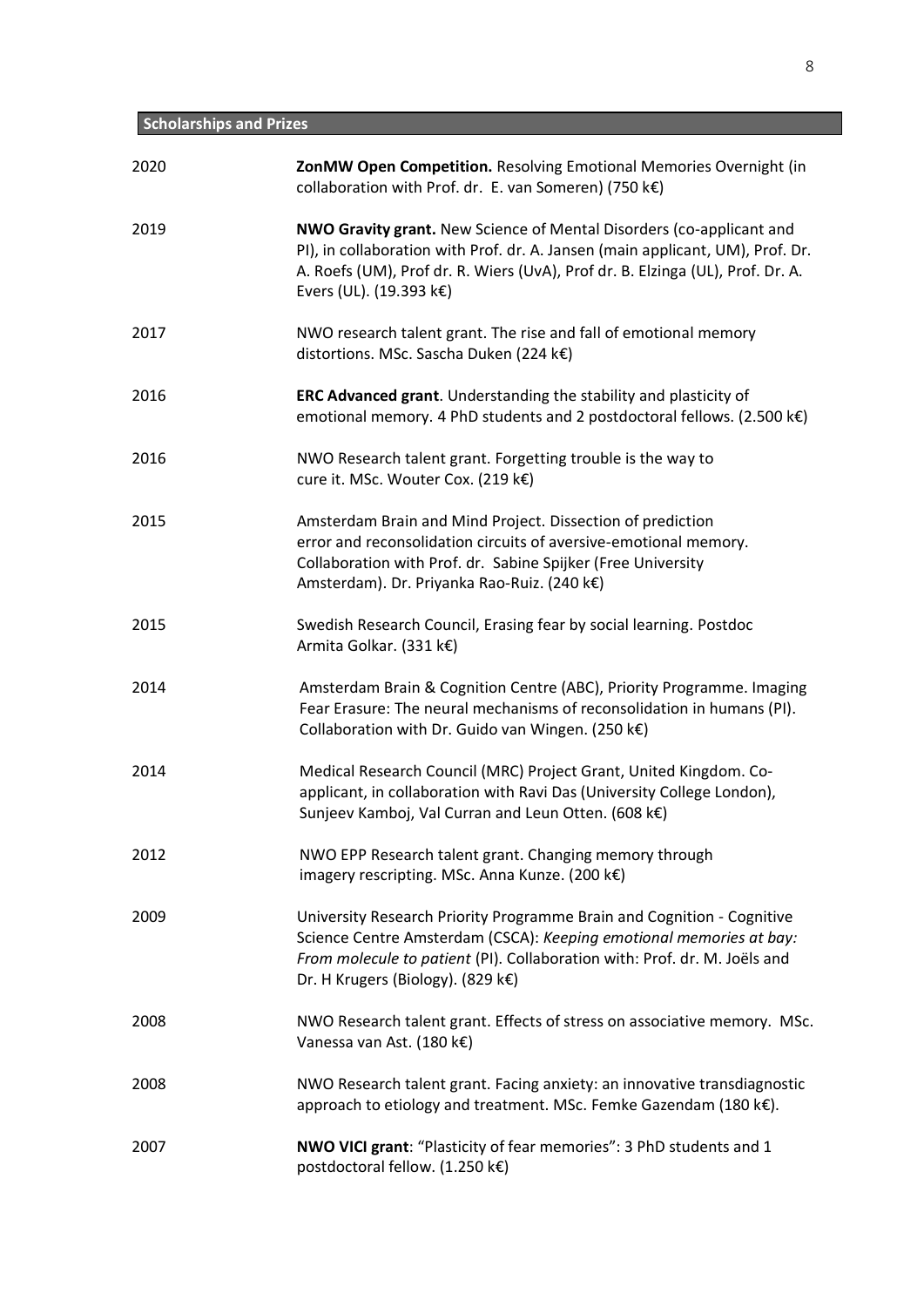| 2000 | NWO ASPASIA grant. Cognitive processing and anxiety disorders. (i.e.,<br>highest ranking within the sector Society- and Behavior Sciences). (100 $k \in$ ) |
|------|------------------------------------------------------------------------------------------------------------------------------------------------------------|
| 1991 | Erasmus Program - Research on neuropsychology of emotion at the<br>University of Bologna - Italy.                                                          |

## **Media Coverage (selection)**

| National      | NOS journaal, RTL Nieuws, VPRO Labyrint, VPRO De volmaakte mens,<br>EenVandaag, De Volkskrant, NRC, Elsevier.                                                                                                                                                                                                                                |
|---------------|----------------------------------------------------------------------------------------------------------------------------------------------------------------------------------------------------------------------------------------------------------------------------------------------------------------------------------------------|
| International | BBC, Channel Four News, ABC news, CBS, Russian NTV, Nature Video,<br>Documentary 'Memory Hackers' (PBS, Netflix), A cure for fear by Lana<br>Wilson, (Emmy Award-winning Director), Be Afraid: The Science of Fear<br>(CBC), Reuters, Der Spiegel (Germany), German Magazin Focus, The<br>Washington Post, New Republic, The New York Times. |

## **Publication Statistics**

| ISI Web of Science per August 2019 |       |
|------------------------------------|-------|
| <b>Times Cited</b>                 | 6380  |
| Times Cited without Self-Citations | 5805  |
| Average Citations per Item         | 38    |
| h-index                            | 48    |
| <b>Google Scholar</b>              |       |
| Times cited                        | 11810 |
| h-index                            | 60    |
| i10-index                          | 132   |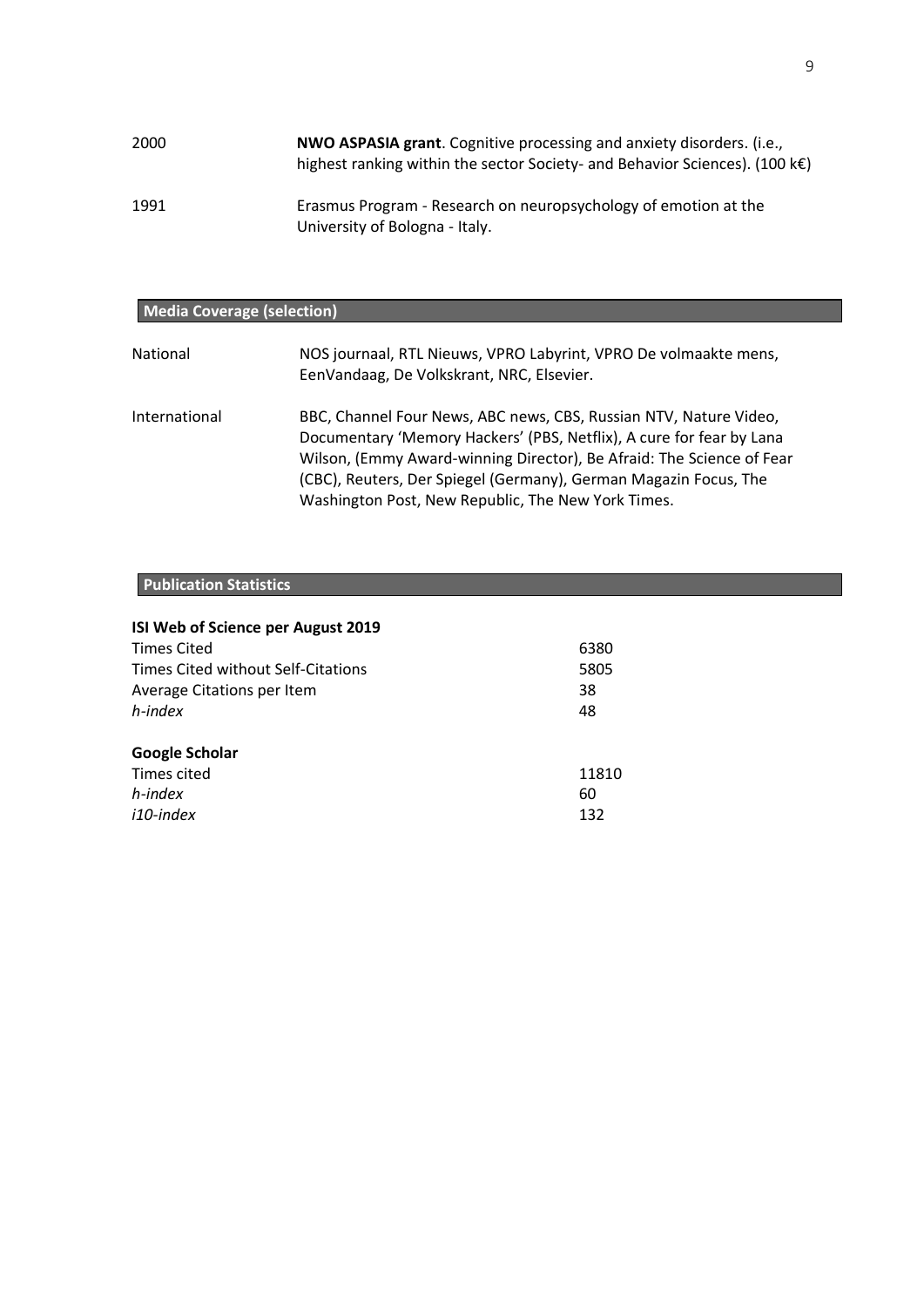## **Refereed Articles:**

## *2020*

- 1. Elsey, J. W., Filmer, A. I., Galvin, H. R., Kurath, J. D., Vossoughi, L., Thomander, L. S., ... & **Kindt, M.** (2020). Reconsolidation-based treatment for fear of public speaking: a systematic pilot study using propranolol. *Translational Psychiatry, 10(1),* 1-12
- 2. Geven, L. M., Ben‐Shakhar, G., **Kindt, M.**, & Verschuere, B. (2020). Memory‐based deception detection: Extending the cognitive signature of lying from instructed to self‐ initiated cheating. *Topics in cognitive science*, *12*(2), 608-631.
- 3. Elsey, J. W., Bekker, T. A., De Bree, A. M., & Kindt, M. (2020). Encoding or consolidation? The effects of pre-and post-learning propranolol on the impact of an emotional scene. *Journal of Behavior Therapy and Experimental Psychiatry*, *67*, 101480.

## *2019*

- 4. Das, R. K., Gale, G., Walsh, K., Hennessy, V. E., Iskandar, G., Mordecai, L. A., Brandner, B., **Kindt, M.,** Curran, H.V., & Kamboj, S. K. (2019). Ketamine can reduce harmful drinking by pharmacologically rewriting drinking memories. *Nature Communications*, *10*(1), 1-10.
- 5. Geven, L. M., Ben-Shakhar, G., **Kindt, M.,** & Verschuere, B. (2019). It's a match!? Appropriate item selection in the Concealed Information Test. *Cognitive research: principles and implications*, *4*(1), 11.
- 6. Geven, L. M., Ben-Shakhar, B., **Kindt, M**., & Verschuere, B. (2018). Memory-based deception detection: Extending the cognitive signature of lying from instructed to selfinitiated cheating. Topics in Cognitive Science. <https://doi.org/10.1111/tops.12353>
- 7. Kunze, A. E., Arntz, A., & **Kindt, M.** (2019). Investigating the effects of imagery rescripting on emotional memory: A series of analogue studies. *Journal of Experimental Psychopathology*, *10*(2), 2043808719850733.
- 8. Kunze, A. E., Lancee, J., Morina, N., **Kindt, M.**, & Arntz, A. (2019). Mediators of change in imagery rescripting and imaginal exposure for nightmares: Evidence from a randomized wait-list controlled trial. *Behavior therapy*, *50*(5), 978-993.

- 9. Arnaudova, I., Krypotos, A. M., Effting, M., **Kindt, M.,** & Beckers, T. (2018). Manipulating affective state influences conditioned appetitive responses. *Cognition and Emotion*, 1-20.
- 10. Elsey, J.W.B., van Ast, A., & **Kindt, M.** (2018). Human memory reconsolidation: A guiding framework and critical review of the evidence. *Psychological* Bulletin, 144, 797-848.
- 11. Elsey, J., & **Kindt, M.** (2018). Can criminals use propranolol to erase crime-related memories? A response to McGorrery (2017). *Alternative Law Journal*, *43*(2), 136-138.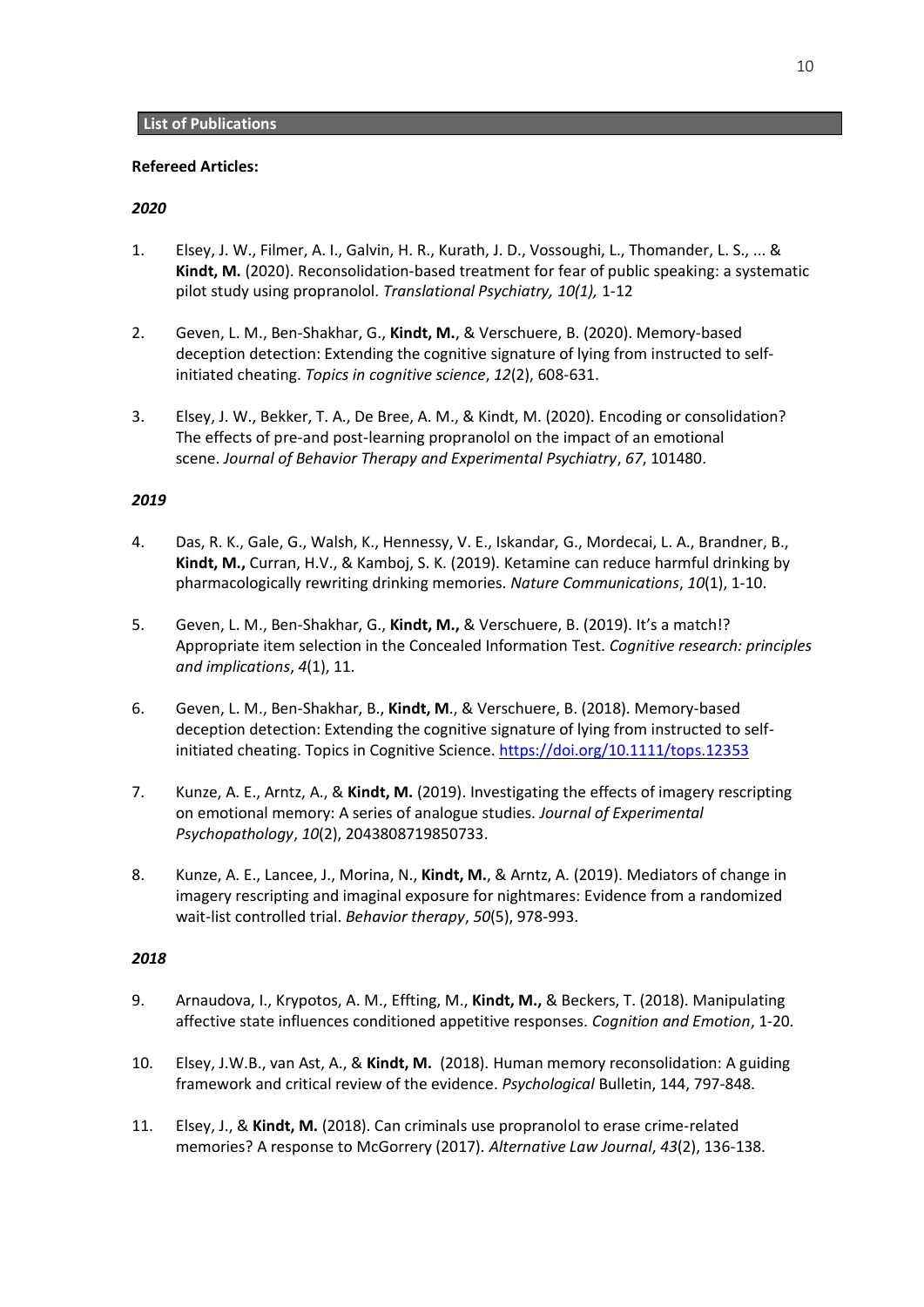- 12. Faliagkas, L., Rao-Ruiz, P., & **Kindt, M.** (2018). Emotional memory expression is misleading: delineating transitions between memory processes. *Current Opinion in Behavioral Science*s, *19,* 116-122.
- 13. Geven, L. M., klein Selle, N., Ben-Shakhar, G., **Kindt, M.**, & Verschuere, B. (2018). Selfinitiated versus instructed cheating in the physiological Concealed Information Test. *Biological psychology*, *138*, 146-155.
- 14. Geven, L. M., Ben‐Shakhar, G., Kindt, M., & Verschuere, B. (2018). Memory‐Based Deception Detection: Extending the Cognitive Signature of Lying From Instructed to Self‐ Initiated Cheating. *Topics in cognitive science*.
- 15. de Haan, M. I., van Well, S., Visser, R. M., Scholte, H. S., van Wingen, G. A., & **Kindt, M.** (2018). The influence of acoustic startle probes on fear learning in humans. *Scientific reports*, *8*(1), 14552.
- 16. **Kindt, M.** (2018). The surprising subtleties of changing fear memory: a challenge for translational science. *Phil. Trans. R. Soc. B*, *373*(1742), 20170033.
- 17. **Kindt, M.,** & Soeter, M. (2018). Pharmacologically induced amnesia for learned fear is time and sleep dependent. *Nature Communications*, *9:1316.*
- 18. Klein Selle, N., Ben-Shakhar, G., **Kindt, M.**, & Verschuere, B. (2018). Preliminary evidence for physiological markers of implicit memory*. Biological Psychology*, *135*: 220-235.
- 19. Kunze, A. E., Arntz, A., Morina, N., **Kindt, M.**, & Lancee, J. (2018). Imagery rescripting and imaginal exposure for nightmares: efficacy and mechanisms of change. *Journal of Sleep Research*, *27*(S1), 417-418.
- *20.* Linnebank, F. E., **Kindt, M.,** & de Wit, S. (2018). Investigating the balance between goaldirected and habitual control in experimental and real-life settings. *Learning & behavior*, 1- 14.
- *21.* Verhoeven, A. A., Kindt, M., Zomer, C. L., & de Wit, S. (2018). An experimental investigation of breaking learnt habits with verbal implementation intentions. *Acta psychologica*, *184*, 124-136.
- *22.* de Wit, S., Kindt, M., Knot, S. L., Verhoeven, A. A., Robbins, T. W., Gasull-Camos, J., ... & Gillan, C. M. (2018). Shifting the balance between goals and habits: Five failures in experimental habit induction. *Journal of Experimental Psychology: General*, *147*(7), 1043.

- 23. Arnaudova, I., Krypotos, A. M., Effting, M., **Kindt, M.,** & Beckers, T. (2017). Fearing shades of grey: individual differences in fear responding towards generalisation stimuli. *Cognition and Emotion*, *31*(6), 1181-1196.
- 24. Arnaudova, I., Fanselow, M., **Kindt, M.,** & Beckers, T. (2017). Pathways towards the proliferation of avoidance in anxiety and their implications for treatment. *Behaviour Research and Therapy, 96,* 3-13.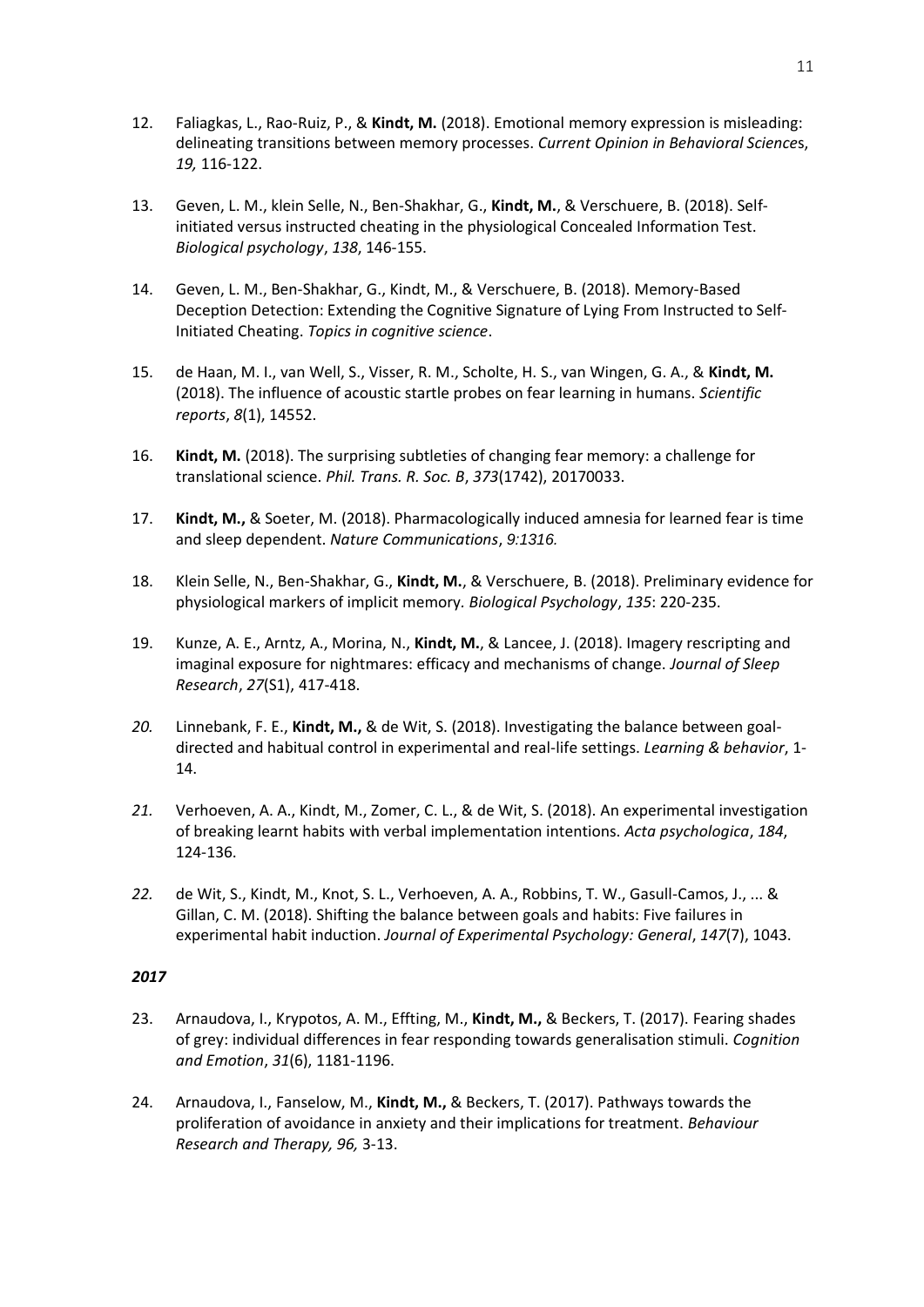- 25. Arnaudova, I., Krypotos, A.M., Effting, M., **Kindt, M.**, & Beckers, T. (2017). Moving threat: Attention and distance change interact in threat responding. *Emotion, 17*, 251-258.
- 26. Beckers, T., & **Kindt, M.** (2017). Memory reconsolidation interference as an emerging treatment for emotional disorders: strengths, limitations, challenges and opportunities. *Annual Review of Clinical Psychology*, *13,* 99-121.
- 27. Elsey, J.W.B. & **Kindt, M**. (2017). Tackling maladaptive memories through reconsolidation: From neural to clinical science. *Neurobiology of Learning & Memory, 142,* 108-117.
- 28. Elsey, J.W.B., & **Kindt, M.** (2017). Breaking boundaries: Optimizing reconsolidation-based interventions for strong and old memories. *Learning & Memory, 24,* 472-479.
- 29. Golkar, A., Tjaden, C., & **Kindt, M.** (2017). Vicarious extinction learning during reconsolidation neutralizes fear memory. *Behaviour Research and Therapy, 92,* 87-93.
- 30. Klein Selle, N., Verschuere, B., **Kindt, M.**, Meijer, E., & Ben-Shakhar, G. (2017). Unravelling the roles of orienting and inhibition in the concealed information test. *Psychophysiology, 54,* 628-639.
- 31. Klein Selle, N., Verschuere, B., **Kindt, M.,** Meijer, E., Nahari, T., & Ben-Shakhar, G. (2017). Memory detection: The effects of emotional stimuli. *Biological psychology*, *129*, 25-35.
- 32. Kunze, A.E., Arntz, A., Morina, N., **Kindt, M.,** & Lancee, J. (2017). Efficacy of Imagery Rescripting and Imaginal Exposure for Nightmares: A randomized wait-list controlled trial. *Behaviour Research and Therapy*, *97*, 14-25.
- 33. Kunze, A., Arntz, A., Morina, N., **Kindt, M.**, & Lancee, J. (2017). Treatment efficacy of imagery rescripting and imaginal exposure for nightmares. Evidence from a randomized wait-list controlled trial. *Sleep Medicine*, *40*, e178.
- 34. Lissek, T., Adams, M., Adelman, J., Ahissar, E., Akaaboune, M., Akil, H., ... & Avila, J. (2017). Building bridges through science. *Neuron*, *96*(4), 730-735.
- 35. Schroyens, N., Beckers, T., & **Kindt, M.** (2017). In search for boundary condition of reconsolidation: A failure of fear memory interference. *Frontiers in Behavioral Neuroscience, doi.org/10.3389/fnbeh.2017.00065.*
- 36. Sevenster, D., Haesen, K., Vervliet, B., Kindt, M., & D'Hooge, R. (2017). Prevention and treatment strategies for contextual overgeneralization. *Scientific reports*, *7*(1), 16967.
- 37. Verhoeven, A.A.C., **Kindt, M.**, Zomer, C.L., & de Wit, S. (2017). An experimental investigation of breaking learnt habit with verbal implementation intentions. *Acta Psychologica,* doi.org/10.1016/j.actpsy.2017.05.008.

38. Arnaudova, I., Krypotos, A.M., **Kindt, M**., & Beckers, T. (2016). Fearing shades of grey: individual differences in fear responding towards generalisation stimuli. *Cognition & Emotion, 1-16*.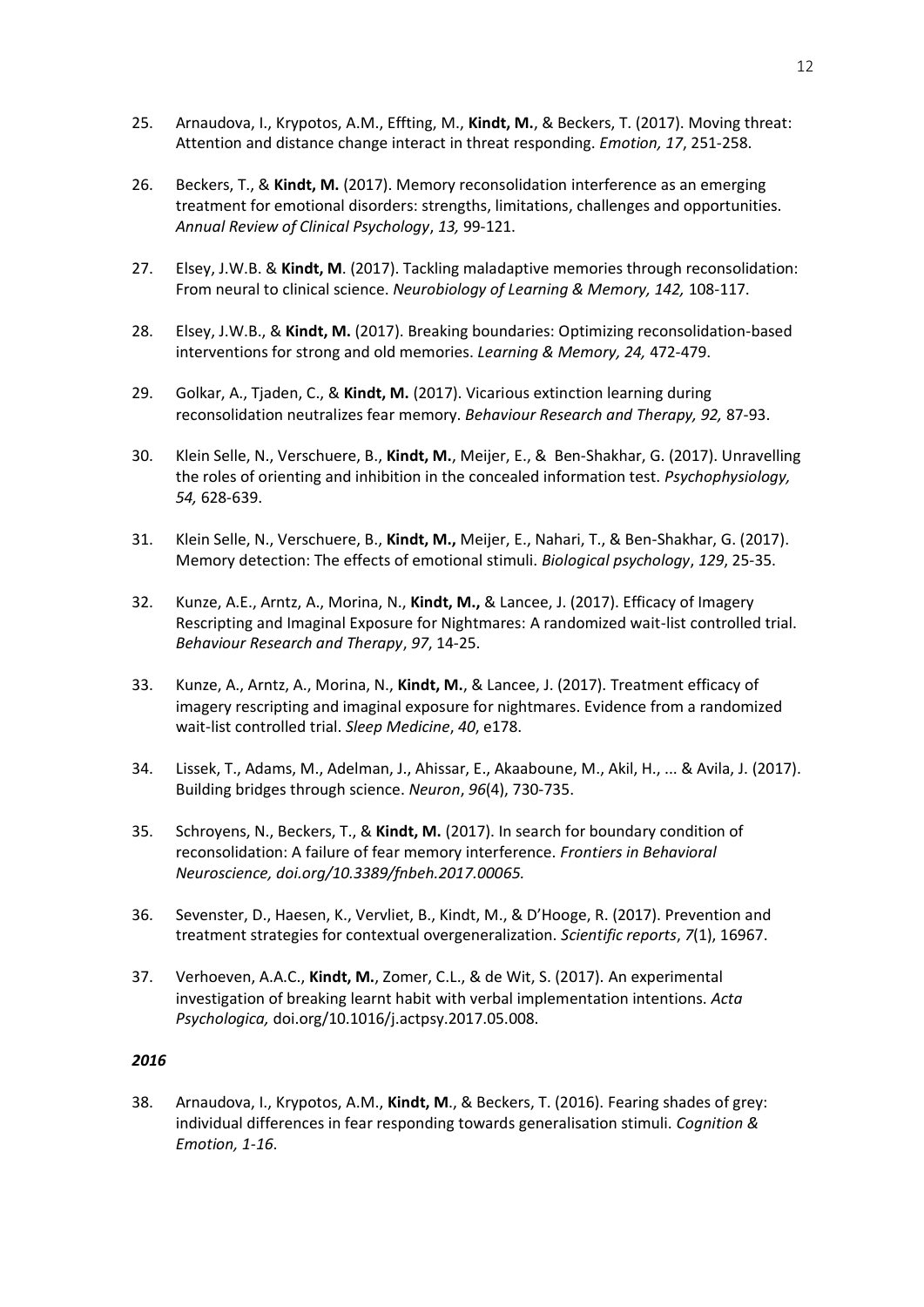- 39. Cohn, M.D., Lith, K. van, **Kindt, M.,** Pape, L.E., Doreleijers, T.A.H., Brink, W. van den, Veltman, D.J., & Popma, A. (2016). Fear extinction, persistent disruptive behavior and psychopathic traits: fMRI in late adolescence. *Social Cognitive and Affective Neuroscience, 11*, 1027-1035.
- 40. Elsey, J.W.B., & **Kindt, M.** (2016). Manipulating human memory through reconsolidation: Ethical implications of a new therapeutic approach. *American Journal of Bioethics – Neuroscience, 7:4,* 225-236.
- 41. **Kindt, M.**, & van Emmerik, A. (2016). New avenues for treating emotional memory disorders: towards a reconsolidation intervention for posttraumatic stress disorder. *Therapeutic Advances in Psychopharmacology*, 6, 283-295.
- 42. Klein Selle, N., Verschuere, B., **Kindt, M.**, Meijer, E., & Ben-Shakhar, G. (2016). Orienting versus inhibition in the Concealed Information Test: Different cognitive processes drive different physiological measures. *Psychophysiology, 53*, 579-590.
- 43. Kunze, A.E., Lancee, J., Morina, N., **Kindt, M.**, & Arntz, A. (2016). Efficacy and mechanisms of imagery rescripting and imaginal exposure for nightmares: study protocol for a randomized controlled trial. *Trials*, *17*, 469.
- 44. Visser, R.M., de Haan, M.I., Beemsterboer, T., Haver, P., **Kindt, M.**, & Scholte, H.S. (2016). Quantifying learning‐dependent changes in the brain: Single trial multivoxel pattern analysis requires slow event related fMRI. *Psychophysiology*, *53*, 1117-1127.
- 45. Visser, R.M., Haver, P., Zwitser, R.J., Scholte, H.S., & **Kindt, M.** (2016). First steps in using multi-voxel pattern analysis to disentangle neural processes underlying generalization of spider fear. *Frontiers in Human Neuroscience*, *10*, 222.

- 46. Gazendam, F.J., Kamphuis, J.H., Eigenhuis, A., Huizenga, H.M.H., Soeter, M., Bos, M.G.N., Sevenster, D., & **Kindt, M.** (2015). Personality predicts individual variation in fear learning: A multilevel growth modeling approach. *Clinical Psychological Science,* 1-14.
- 47. Krypotos, A.-M., Arnaudova, I., Effting, M., **Kindt, M.**, & Beckers, T. (2015). Effects of approach-avoidance training on the extinction and return of fear responses. *PloS One, 10,* e0131581.
- 48. Krypotos, A.-M., Beckers, T., **Kindt, M.**, & Wagenmakers,E.J. (2015). A bayesian hierarchical diffusion model decomposition of performance in approach-avoidance tasks. *Cognition & Emotion, 29*, 1424-1444.
- 49. Krypotos, A.-M., Effting, M., **Kindt, M.,** & Beckers, T. (2015). Avoidance learning: A review of theoretical models and recent developments. *Frontiers in Behavioural Neuroscience,* doi: 10.3389/fnbeh.2015.00189.
- 50. Kunze, A., Arntz, A., & **Kindt, M.** (2015). Fear conditioning with film clips: A complex associative learning paradigm. *Journal of Behavior Therapy and Experimental Psychiatry, 47*, 42-50.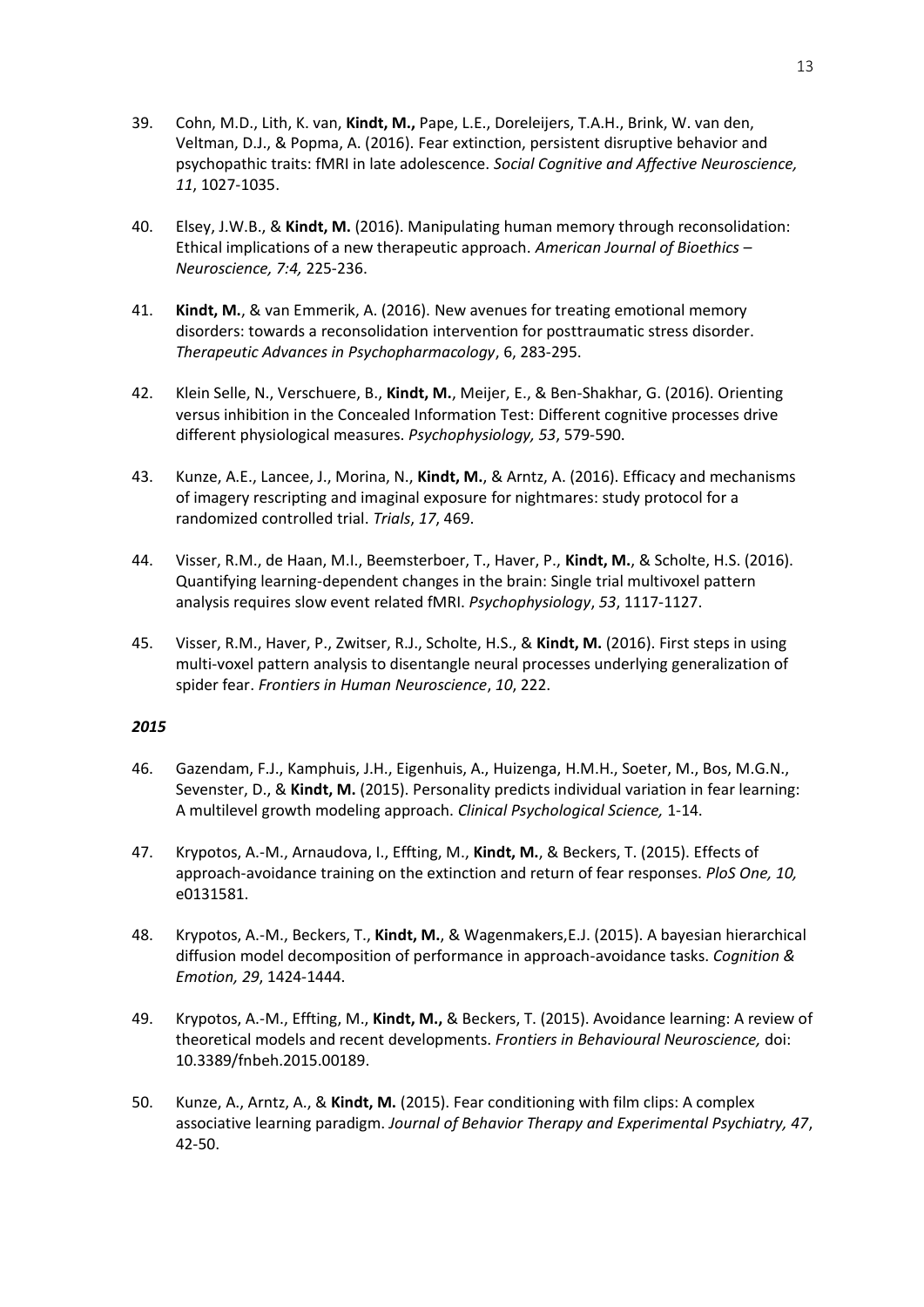- 51. Raabe, S., Ehring, T., Marquenie, L., Olff, M. & **Kindt, M.** (2015). Imagery rescripting as a stand-alone treatment for posttraumatic stress disorder related to childhood abuse. *Journal of Behavior Therapy and Experimental Psychiatry, 48,* 170-176.
- 52. Sevenster, D., Hamm, A., Beckers, T., & **Kindt, M**. (2015). Heart rate pattern and resting heart rate variability mediate individual differences in contextual anxiety and conditioned responses. *International Journal of Psychophysiology,* doi: 10.1016/j.ijpsycho.2015.09.004.
- 53. Soeter, M., & **Kindt, M.** (2015). An abrupt transformation of phobic behavior following a post-retrieval amnesic agent. *Biological Psychiatry, 78*, 880-886.
- 54. Soeter, M., & **Kindt, M.** (2015). Retrieval cues that trigger reconsolidation of associative fear memory are not necessarily an exact replica of the original learning experience. *Frontiers in Behavioural Neuroscience,* doi: 10.3389/fnbeh.2015.00122.
- 55. Visser, R. M., Kunze, A. E., Westhoff, B., Scholte, H. S., & **Kindt, M.** (2015). Representational similarity analysis offers a preview of the noradrenergic modulation of long-term fear memory at the time of encoding. *Psychoneuroendocrinology, 55,* 8-20.

- 56. Ast, V.A. van, Cornelisse, S., Meeter, M., & **Kindt, M.** (2014). Cortisol mediates the effects of stress on the contextual dependency of memories. *Psychoneuroendocrinology, 41,* 97-110*.*
- 57. Bos, M.G.N., Schuijer, J., Lodestijn,F., Beckers, T. & **Kindt, M.** (2014). Stress enhances reconsolidation of declarative memory. *Psychoneuroendocrinology, 46,* 102-113.
- 58. Bos, M.G.N., Jacobs van Goethem, T., Beckers, T. & **Kindt, M.** (2014). Cortisol response mediates the effect of post-reactivation stress exposure on contextualization of emotional memories. *Psychoneuroendocrinology, 50,* 72-84.
- 59. Bos, M.G.N., Beckers, T. & **Kindt, M.** (2014). Noradrenergic blockade of memory reconsolidation: A failure to reduce conditioned fear responding *Frontiers in Behavioural Neuroscience, 8: 412.*
- 60. Cornelisse, S., Ast, V.A. van, Joëls, M., & **Kindt, M**. (2014). Delayed effects of cortisol enhance fear memory of trace conditioning. *Psychoneuroendocrinology, 40,* 257-268.
- 61. **Kindt, M.**, & Soeter, M. (2014). Fear inhibition in high trait anxiety. *PLoS ONE, 9,* e86462.
- 62. **Kindt, M.,** Soeter, M. & Sevenster, D. (2014). Disrupting reconsolidation of fear memory in humans by a noradrenergic β-blocker. *Journal of Visualized Experiments,* 94, e52151, doi:10.3791/52151.
- 63. **Kindt, M.** (2014). A behavioural neuroscience perspective on the aetiology and treatment of anxiety disorders. *Behaviour Research and Therapy, 62,* 24-36.
- 64. Krypotos, A.-M., Effting, M., Arnaudova, I., **Kindt, M.**, & Beckers, T. (2014). Avoided by association: Acquisition, extinction, and renewal of avoidance tendencies toward conditioned fear stimuli. *Clinical Psychological Science, 2,* 336-343.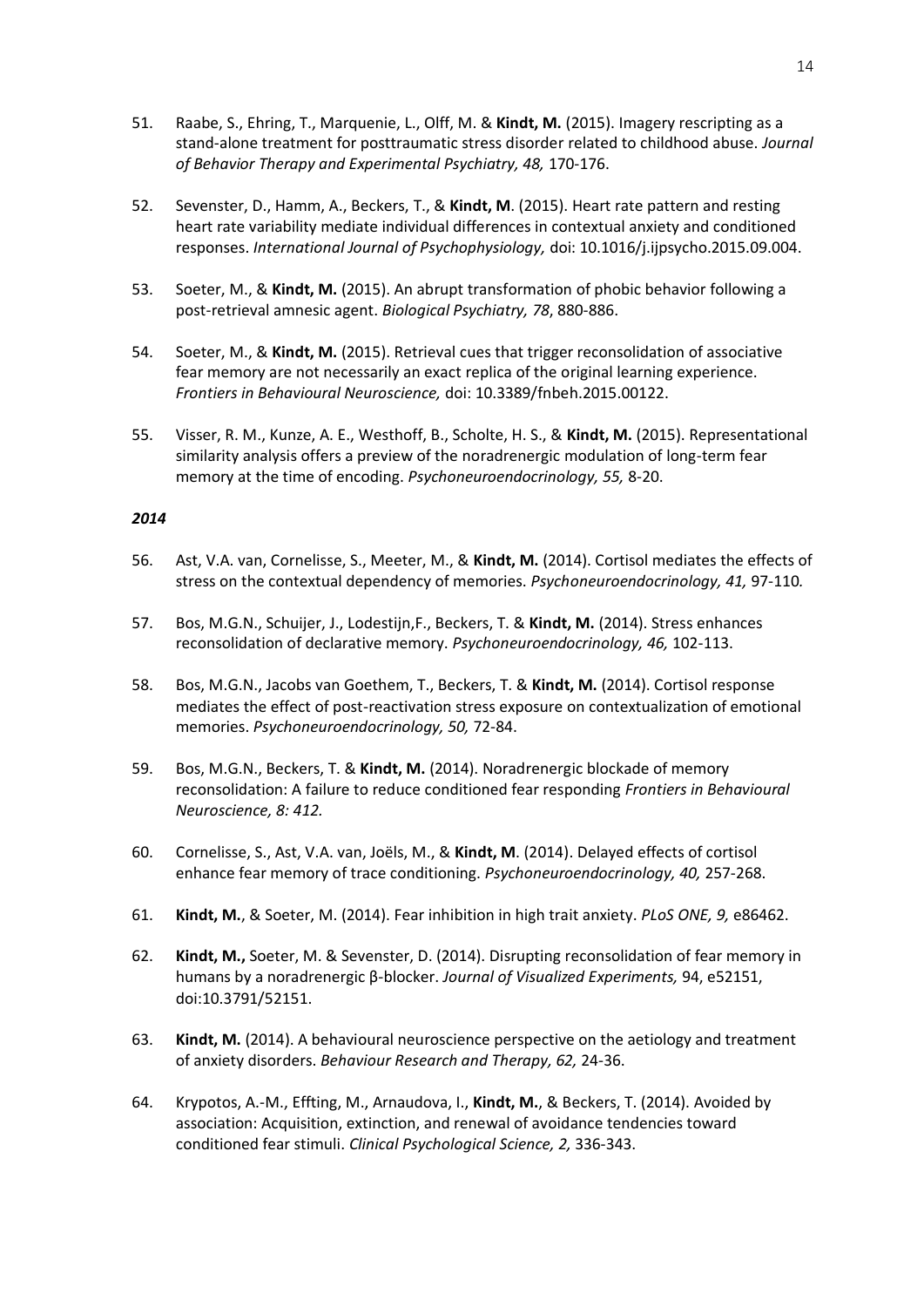- 65. Salemink, E., **Kindt, M.,** Rienties, H., & Hout, M. van den (2014). Internet-based cognitive bias modification of interpretations in patients with anxiety disorders: A randomised controlled trial. *Journal of Behavior Therapy and Experimental Psychiatry, 45, 186-195.*
- 66. Sevenster, D., Beckers, T. & **Kindt, M.** (2014). Fear conditioning of SCR but not the startle reflex requires conscious discrimination of threat and safety. *Frontiers in Behavioral Neuroscience, 8, article 32,* 1-9.
- 67. Sevenster, D., Beckers, T., & **Kindt, M.** (2014). Prediction error demarcates the transition from retrieval, to reconsolidation, to new learning. *Learning and Memory, 21,* 580-584*.*

- 68. Arnaudova, I., Krypotos, A.-M., Effting, M., Boddez, Y., **Kindt, M.,** & Beckers, T. (2013). Individual differences in discriminatory fear learning under conditions of ambiguity: A vulnerability factor for anxiety disorders? *Frontiers in Psychology, 4, article 298,* 1-9*.*
- 69. Ast, V.A. van, Cornelisse, S., Meeter, M., Joëls, M., & **Kindt, M**. (2013). Time-dependent effects of cortisol on the contextualization of emotional memories. *Biological Psychiatry, 74, 809-816.*
- 70. Beckers, T., Krypotos, A.-M., Boddez, Y., Effting, M., & **Kindt, M.** (2013). What's wrong with fear conditioning. *Biological Psychology, 92,* 90-96.
- 71. Bos, M.G.N., Jentgens, P., Beckers, T. & **Kindt, M.** (2013). Psychophysiological response patterns to affective film stimuli. *PLoS ONE*, *8,* e62661.
- 72. Cohn, M.D., Popma, A., Brink, W. van den, Pape, L.E., **Kindt, M.,** Domburgh, L. van, Doreleijers, T.A.H., & Veltman, D.J. (2013). Fear conditioning, persistence of disruptive behavior and psychopathic traits: An fMRI study. *Translational Psychiatry*, 3, e319; doi:10.1038/tp.2013.89.
- 73. Effting, M, Vervliet, B., Beckers, T., & **Kindt, M.** (2013). Cued reacquisition trials during extinction weaken contextual renewal in human predictive learning. *Learning and Motivation, 44*, 184-195.
- 74. Gazendam, F.J., Kamphuis, J.H., & **Kindt, M.** (2013). Deficient safety characterizes high trait anxious individuals. *Biological Psychology*, *92*, 342-352.
- 75. **Kindt, M.,** & Soeter, M. (2013). Reconsolidation in a human fear conditioning study: A test of extinction as updating mechanism. *Biological Psychology, 92,* 43-50.
- 76. Sevenster, D., Beckers, T. & **Kindt, M.** (2013). Prediction error governs pharmacologically induced amnesia for learned fear. *Science, 339,* 830-833.
- 77. Soeter, M., & **Kindt, M.** (2012). High trait anxiety: A challenge for disrupting fear memory reconsolidation. *PLoS ONE, 8,* e75239.
- 78. Visser, R.M., Scholte, H.S., Beemsterboer, T., & **Kindt, M.** (2013). Neural pattern similarity predicts long-term fear memory. *Nature Neuroscience, 16,* 388-390.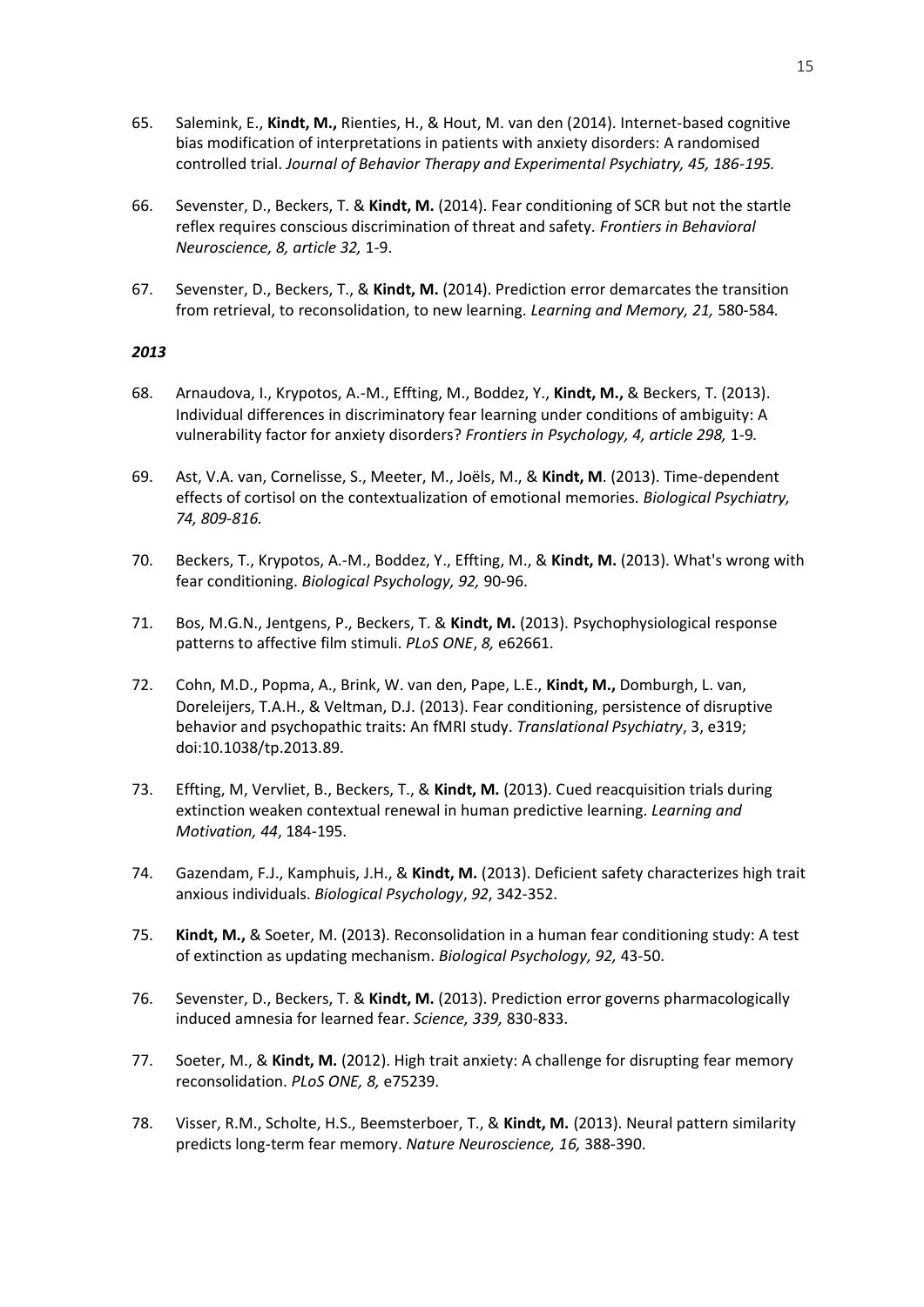- 79. Ast, V.A. van, Vervliet, B., & **Kindt, M.** (2012). Contextual control over expression of fear is affected by cortisol. *Frontiers in Behavioral Neuroscience, 6, article 67,* 1-14.
- 80. Bos, M.G.N., Beckers, T., & **Kindt, M.** (2012). The effects of noradrenergic blockade on extinction in humans. *Biological* Psychology*, 89*, 598-605.
- 81. Gazendam, F.J., & **Kindt, M.** (2012). Worrying affects associative fear learning: A startle fear conditioning study. *PLoS ONE*, *7,* e34882.
- 82. Sevenster, D., Beckers, T., & **Kindt, M.** (2012). Retrieval per se is not sufficient to trigger reconsolidation of human fear memory*. Neurobiology of Learning and Memory, 97,* 338- 345.
- 83. Sevenster, D., Beckers, T., & **Kindt, M**. (2012). Instructed extinction differentially affects the emotional and cognitive expression of associative fear memory. *Psychophysiology, 49,*  1426-1435.
- 84. Soeter, M., & **Kindt, M.** (2012). Stimulation of the noradrenergic system during memory formation impairs extinction learning but not the disruption of reconsolidation. *Neuropsychopharmacology*, 37, 1204-1215.
- 85. Soeter, M., & **Kindt, M.** (2012). Erasing fear for an imagined threat event. *Psychoneuroendocrinology, 37*, 1769-1779.
- 86. Well, S. van, Visser, R.M., Scholte, H.S., & **Kindt, M**. (2012). Neural substrates of individual differences in human fear learning: Evidence from concurrent fMRI, fear-potentiated startle, and US-expectancy data. *Cognitive, Affective and Behavioural Neuroscience, 12*, 499-512.

- 87. Krugers, H.J., Zhou, M., Joëls, M., & **Kindt, M.** (2011). Regulation in excitatory synapses and fearful memories by stress hormones. *Frontiers in Behavioral Neuroscience, 5, article 62,* 1- 11.
- 88. Krypotos, A.-M., Jahfari, S., Ast, V. van, **Kindt, M.**, & Forstmann, B.U (2011). Individual differences in heart rate variability predict the degree of slowing during response inhibition and initiation in the presence of emotional stimuli. *Frontiers in Psychology, 2, article 278,* 1- 8.
- 89. Soeter, M., & **Kindt, M**. (2011) Disrupting reconsolidation: Pharmacological and behavioral manipulations. *Learning and Memory, 18*, 357-366.
- 90. Soeter, M., & **Kindt, M**. (2011). Noradrenergic enhancement of associative fear memory in humans. *Neurobiology of Learning and Memory, 96, 263-271.*
- 91. Visser, R.M, Scholte, H.S., & **Kindt, M**. (2011). Associative learning increases trial-by-trial similarity of BOLD-MRI patterns. *The Journal of Neuroscience*, *31,* 12021-12028.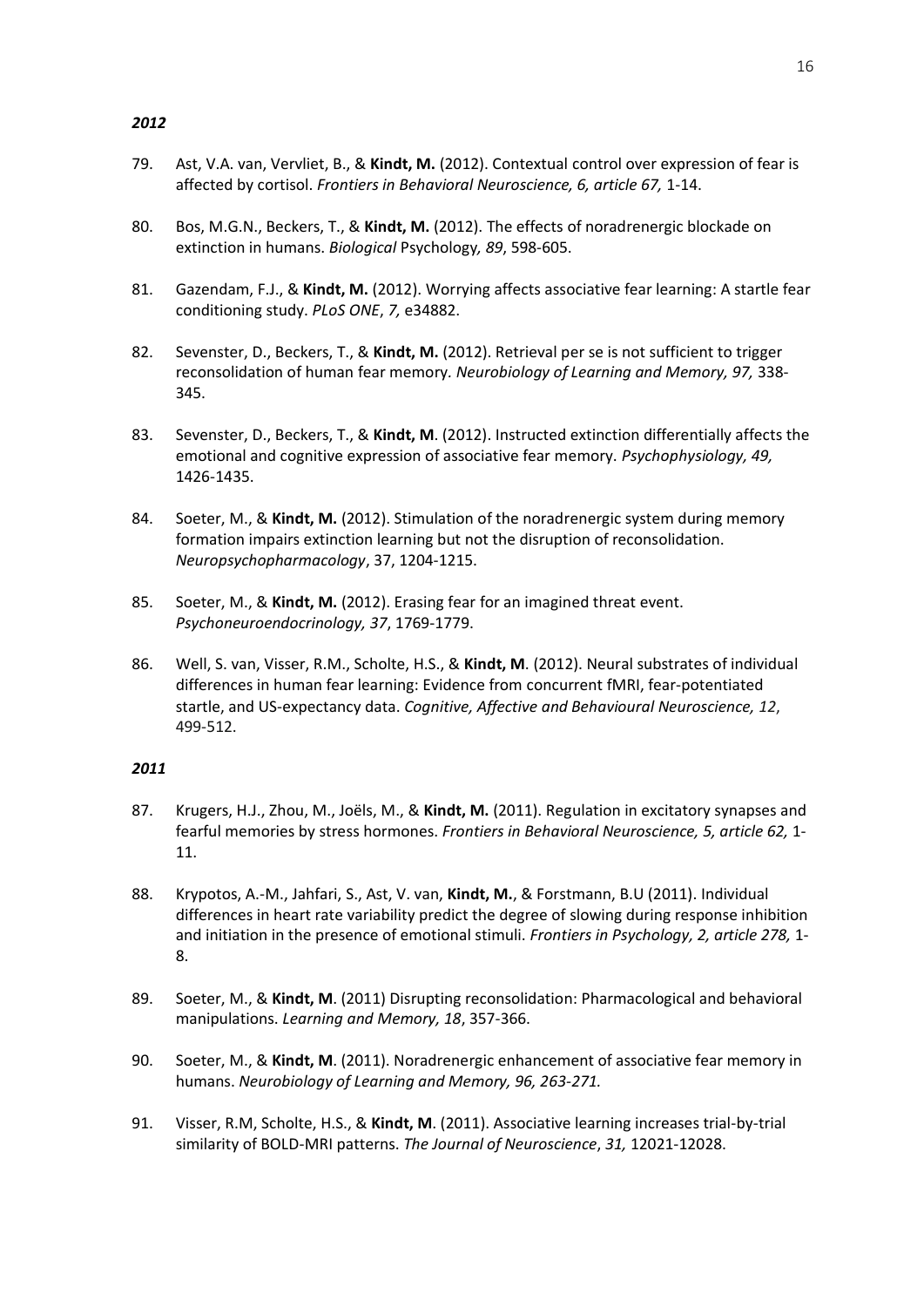92. Zhou, M., **Kindt, M**., Joëls, M., & Krugers H.J. (2011). Blocking mineralocorticoid receptors prior to retrieval reduces contextual fear memory in mice. *PloS ONE*, *6,* e26220.

#### *2010*

- 93. Effting, M., Vervliet, B., & **Kindt, M**. (2010). Retrospective revaluation effects following serial compound training and target extinction. *Learning and Motivation, 41*, 67-83.
- 94. Salemink, E., Hout, M., van den, & **Kindt, M.** (2010). Generalisation of modified interpretive bias across tasks and domains. *Cognition and Emotion*, *24,* 453-464.
- 95. Salemink, E., Hout, M., van den, & **Kindt, M.** (2010). How does cognitive bias modification affect anxiety? Mediation analyses and experimental data. *Behavioural and Cognitive Psychotherapy, 38*, 59-66.
- 96. Soeter, M., & **Kindt, M.** (2010). Dissociating response systems: Erasing fear from memory. *Neurobiology of Learning and Memory, 94*, 30-41.
- 97. Stegeren, A.H. van, Roozendaal, B., **Kindt, M.** , Wolf, O.T., van, & Joëls, M. (2010). Interacting noradrenergic and corticosteroid systems shift human brain activation patterns during encoding. *Neurobiology of Learning and Memory, 93,* 56-65.
- 98. Vervliet, B., **Kindt, M.**, Vansteenwegen, D., & Hermans, D. (2010). Fear generalization in humans: Impact of verbal instructions. *Behaviour Research and Therapy, 48,* 38-43*.*
- 99. Vervliet, B., **Kindt, M.**, Vansteenwegen, D., & Hermans, D. (2010). Fear generalization in humans: Impact of prior non-fearful experiences. *Behaviour Research and Therapy, 48,*  1078-1084*.*

#### *2009*

- 100. Buck, N., **Kindt, M.** & Hout, M., van den (2009). The effects of conceptual processing versus suppression on analogue PTSD symptoms after a distressing film. *Behavioural and Cognitive*  Psychotherapy, 37, 195-206*.*
- 101. Karsdorp, P.A., **Kindt, M.**, Rietveld, S., Everaerd, W., & Mulder, B.J.M. (2009). False heart rate feedback and the perception of heart symptoms in patients with congenital heart disease and anxiety. *International Journal of Behavioral Medicine, 16*, 81-88.
- 102. **Kindt, M.***,* Soeter, M., & Vervliet, B. (2009). Beyond extinction: Erasing human fear responses and preventing the return of fear. *Nature Neuroscience*, *12*, 256-258.
- 103. Salemink, E., Hout, M. van den, & **Kindt, M.** (2009). Effects of positive interpretive bias modification in highly anxious individuals. *Journal of Anxiety Disorders, 23,* 676-683*.*

### *2008*

104. Buck, N., **Kindt, M.**, Arntz, A., Hout, M. van den, & Schouten, E. (2008) Psychometric properties of the Trauma Relevant Assumptions Scale. *Journal of Anxiety Disorders, 22,* 1496-1509.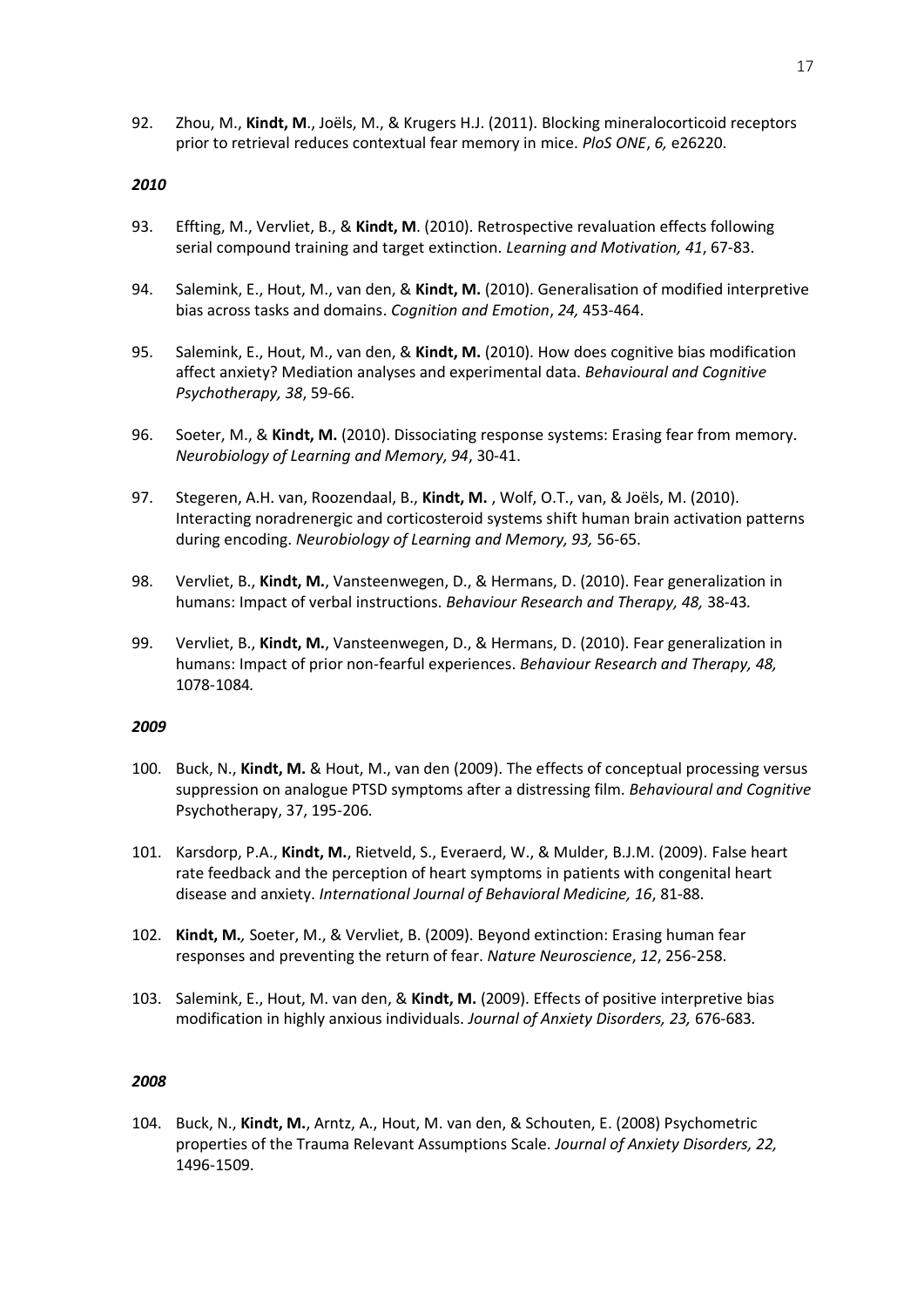- 105. Karsdorp, P.A., **Kindt, M.**, Rietveld, S., Everaerd, W., & Mulder, B.J.M. (2008). Interpretation bias for heart sensations in congenital heart disease and its relation to quality of life. *International Journal of Behavioral Medicin*e, *15*, 232-240.
- 106. **Kindt, M**., Hout, M. van den, Arntz, A., & Drost, J. (2008). The influence of data-driven versus conceptually-driven processing on the development of PTSD-like symptoms. *Journal of Behavior Therapy and Experimental Psychiatry*, *39,* 546-557.
- 107. Morren, M., Muris, P., **Kindt, M**., Schouten, E., & Hout, M. van den (2008). Emotional reasoning and parent-based reasoning in normal children and their prospective relationships with anxiety symptoms. *Child Psychiatry and Human Development, 39*, 351- 367.
- 108. Stegeren, A.H. van, Wolf, O.T., & **Kindt, M.** (2008). Salivary alpha amylase and cortisol responses to different stress tasks: Impact of sex. *International Journal of Psychophysiology, 69*, 33-40.

- 109. Arntz, A., Tiesema, M., **& Kindt, M**. (2007). Treatment of PTSD: A comparison of imaginal exposure with and without imagery rescripting. *Journal of Behavior Therapy and Experimental Psychiatry, 38,* 345-370.
- 110. Effting, M., & **Kindt, M.** (2007). Contextual control of human fear associations in a renewal paradigm. *Behaviour Research and Therapy, 45,* 2002-2018.
- 111. Hout, M. van den, **Kindt, M**., Luigjes, J., & Marck, C. (2007). Compulsive perseveration: Empirical criticism on the mood-as-input model. *Behaviour Research and Therapy, 45*, 1221- 1230.
- 112. Karsdorp, P.A, Everaerd, W., **Kindt, M.,** & Mulder, B.J.M. (2007). Psychological and cognitive functioning in children and adolescents with congenital heart disease: A meta-analysis. *Journal of Pediatric Psychology, 32*, 527-541.
- 113. Karsdorp, P.A, **Kindt, M.,** Everaerd, W. & Mulder, B.J.M. (2007). Preattentive processing of heart cues and the perception of heart symptoms in congenital heart disease. *Behaviour Research and Therapy, 45*, 1893-1902.
- 114. Karsdorp, P.A., **Kindt, M.,** Rietveld, S., Everaerd, W., & Mulder, B.J.M. (2007). Stressinduced heart symptoms and perceptual biases in patients with congenital heart disease. *International Journal of Cardiology, 114*, 352-357.
- 115. **Kindt, M.,** Buck, N., Arntz, A., & Soeter, M. (2007). Perceptual and conceptual processing as predictors of treatment outcome in PTSD. *Journal of Behavior Therapy and Experimental Psychiatry*, 38, 491-506.
- 116. Salemink, E., Hout, M.A. van den, & **Kindt, M**. (2007). Selective attention and threat: Quick orienting versus slow disengagement and two versions of the dot probe task. *Behaviour Research and Therapy, 45,* 607-615.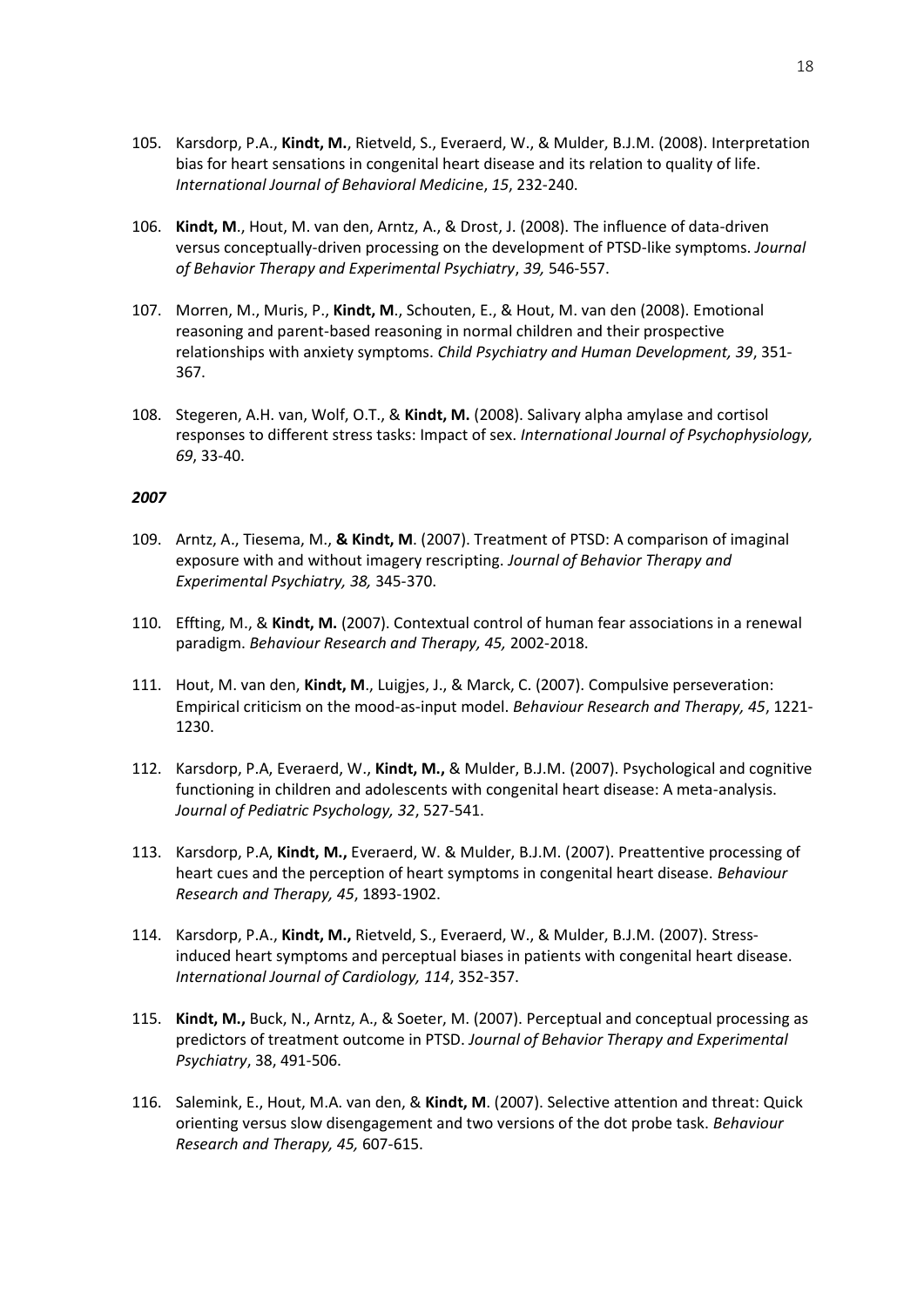- 117. Salemink, E., Hout, M. van den, & **Kindt, M**. (2007). Trained interpretive bias and anxiety. *Behaviour Research and Therapy, 45,* 329-340*.*
- 118. Salemink, E., Hout, M. van den, & **Kindt, M**. (2007). Trained interpretive bias: Validity and effects on anxiety. *Journal of Behavior Therapy and Experimental Psychiatry, 38,* 212-224.
- 119. Sieswerda, S., Arntz, A., & **Kindt, M**. (2007). Successful psychotherapy reduces hypervigilance in borderline personality disorder. *Behavioural and Cognitive Psychotherapy, 35,* 387-402.

- 120. Buck, N., **Kindt, M**., Hout, M. van den, Steens, L., & Linders, C. (2006). Perceptual memory representations and memory fragmentation as predictors of post-trauma symptoms. *Behavioural and Cognitive Psychotherapy, 35,* 259-272.
- 121. Buck, N., **Kindt, M**. & Hout, M. van den (2006). Effects of state dissociation on objectively and subjectively assessed memory disturbances. *Behavioural and Cognitive Psychotherapy, 34*, 319-331.

### *2005*

- 122. Arntz, A., Groot, C. de, & **Kindt, M**. (2005). Emotional memory is perceptual. *Journal of Behavior Therapy and Experimental Psychiatry, 36*, 19-34.
- 123. Engelhard, I.M., & **Kindt, M**. (2005). Cognitive mechanisms and posttraumatic stress disorder: Clinical and analogue research. *Journal of Behavior Therapy and Experimental Psychiatry, 36*, 1-2 (Editorial).
- 124. **Kindt, M.**, Hout, M. van den, & Buck, N. (2005). Dissociation related to subjective memory fragmentation and intrusions but not to objective memory disturbances. *Journal of Behavior Therapy and Experimental Psychiatry, 36*, 43-59.
- 125. **Kindt, M.** & Engelhard, I.M. (2005). Trauma processing and the development of posttraumatic stress disorder. *Journal of Behavior Therapy and Experimental Psychiatry, 36*, 69-76.

#### *2004*

- 126. Hout, M. van den, & **Kindt, M**. (2004). Obsessive-compulsive disorder and the paradoxical effects of perseverative behaviour on experienced uncertainty. *Journal of Behavior Therapy and Experimental Psychiatry, 35*, 165-181.
- 127. Morren, M., Muris, P., & **Kindt, M.** (2004). Emotional reasoning and parent-based reasoning in normal children. *Child Psychiatry and Human Development*, *35*, 3-20.

### *2003*

128. Bögels, S.M., Snieder, N., & **Kindt, M.** (2003). Specificity of dysfunctional thinking in children with social anxiety, separation anxiety and generalised anxiety. *Behaviour Change*, *20*, 160- 169.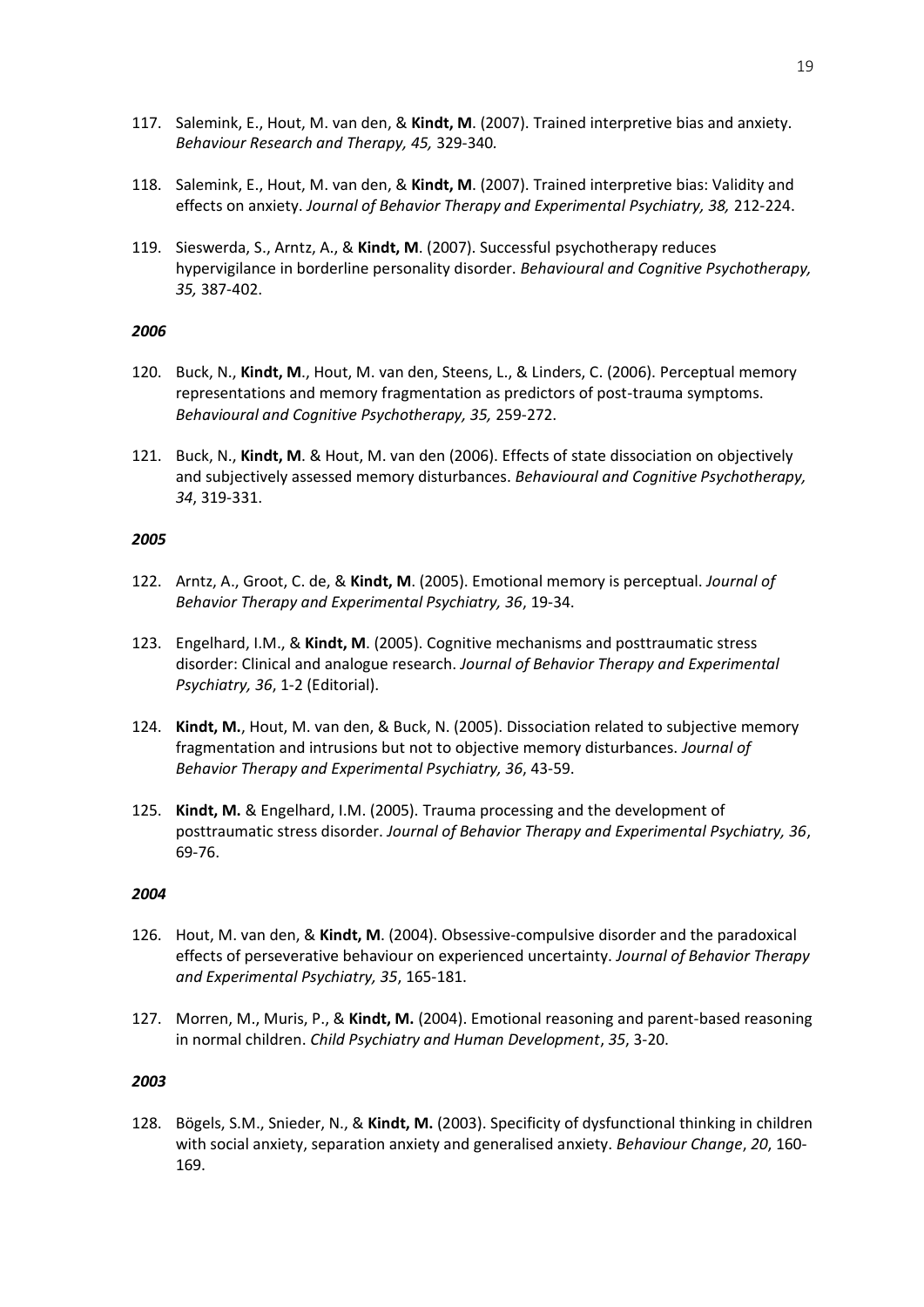- 129. Engelhard, I.M., Hout, M.A. van den, **Kindt, M.**, Arntz, A., & Schouten, E. (2003). Peritraumatic dissociation and posttraumatic stress after pregnancy loss: A prospective study. *Behaviour Research and Therapy, 41*, 67-78.
- 130. Engelhard, I.M., Hout, M.A. van den, & **Kindt, M.** (2003). The relationship between neuroticism, pre-traumatic stress, and post-traumatic stress: A prospective study*. Personality and Individual Differences, 35,* 381-388.
- 131. Hout, M. van den, & **Kindt, M**. (2003). Repeated checking causes memory distrust. *Behaviour Research and Therapy, 41,* 301-316.
- 132. Hout, M. van den, & **Kindt, M.** (2003). Phenomenological validity of an OCD-memory model and the remember/know distinction. *Behaviour Research and Therapy, 41*, 369-378.
- 133. **Kindt, M.**, & Hout, M. van den. (2003). Dissociation and memory fragmentation: Experimental effects on meta-memory but not on actual memory performance. *Behaviour Research and Therapy, 41,* 167-178.
- 134. **Kindt, M.**, Bögels, S., & Morren, M. (2003). Processing bias in children with separation anxiety, social phobia and generalised anxiety disorder. *Behaviour Change, 20,* 143-150.
- 135. Morren, M., **Kindt, M.**, Hout, M. van den, & Kasteren, H. van. (2003). Anxiety and the processing of threat in children: Further examination of the cognitive inhibition hypothesis. *Behaviour Change, 20,* 131-142.

- 136. Dols, M., Hout, M. van den, **Kindt, M.,** & Willems, B. (2002). The urge to smoke depends on the expectation of smoking. *Addiction, 97,* 87-93.
- 137. Hout, M. van den, **Kindt, M.,** Weiland, T., & Peters, M. (2002). Instructed neutralization, spontaneous neutralization and prevented neutralization after an obsession-like thought. *Journal of Behavior Therapy and Experimental Psychiatry, 33,* 177-189.

- 138. Hout, M. van den, Muris, P., Salemink, E., & **Kindt, M.** (2001). Autobiographical memories become less vivid and emotional after rapid eye movements. *British Journal of Clinical Psychology, 40,* 121-130.
- 139. Jong, P.J. de, Pasman, W., **Kindt, M.**, Hout, M.A. van den (2001). A reaction time paradigm to assess (implicit) complaint-specific dysfunctional beliefs. *Behaviour Research and Therapy, 39*, 101-113.
- 140. **Kindt, M.**, & Hout, M. van den (2001). Selective attention and anxiety: A perspective on developmental issues and the causal status. *Journal of Psychopathology and Behavioral Assessment, 23*, 193-202.
- 141. Muris, P., Merckelbach, H., **Kindt, M.**, Bögels, S., Dreessen, L., Dorp, C. van, Habets, A., Rosmuller, S., & Snieder, N. (2001). The utility of Screen for Child Anxiety Related Emotional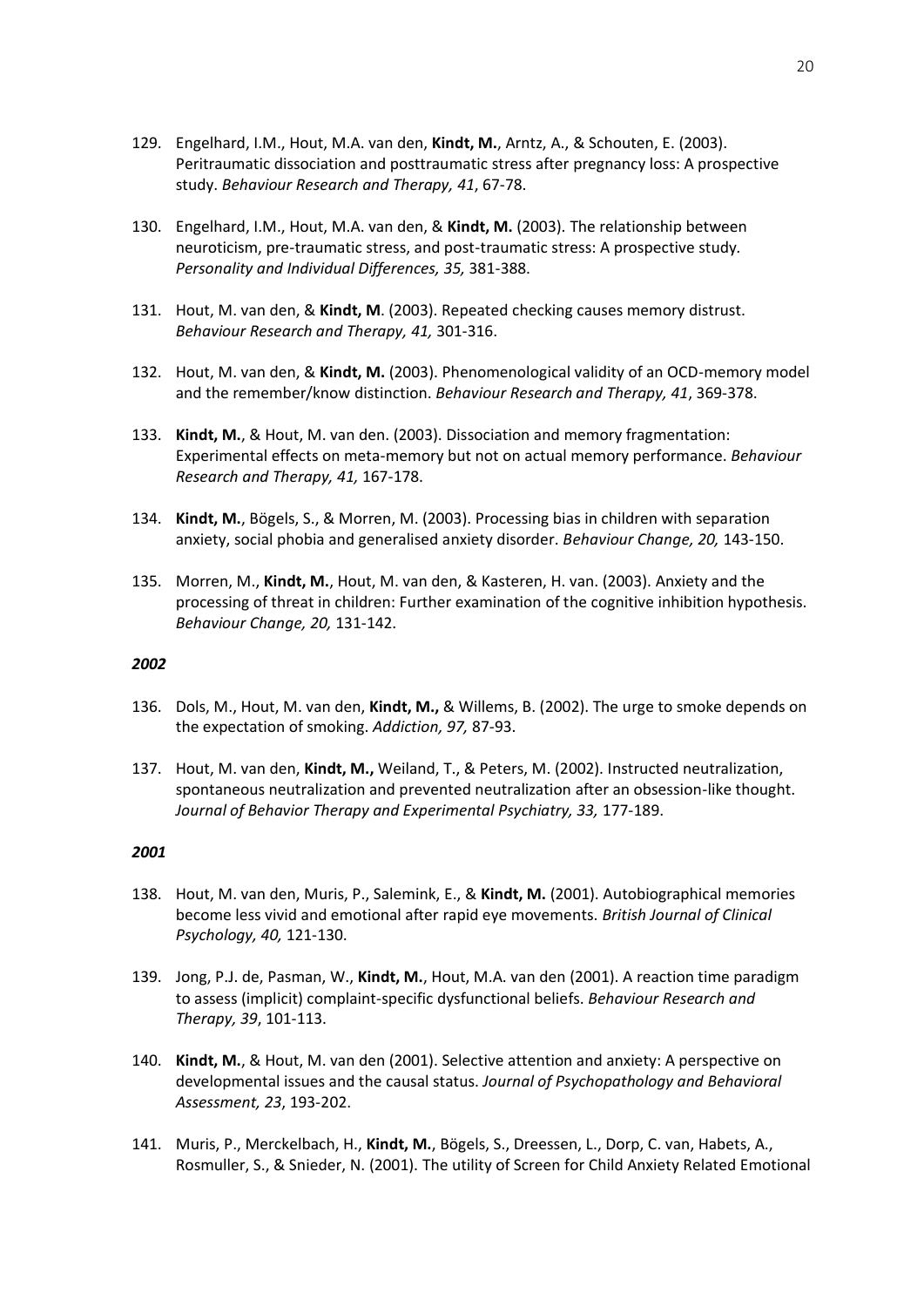Disorders (SCARED) as a tool for identifying children at high risk for prevalent anxiety disorders. *Anxiety, Stress, and Coping, 14*, 265 283.

#### *2000*

- 142. Hout, M.A. van den, Jong, P. de, & **Kindt, M.** (2000). Masked fear words produce increased SCRs: An anomaly for Öhman's theory of pre-attentive processing in anxiety. *Psychophysiology, 37*, 283-288.
- 143. **Kindt, M.**, & Hout, M. van den, Jong, P. de, & Hoekzema, B. (2000). Cognitive bias for pictorial and linguistic threat cues in children. *Journal of Psychopathology and Behavioral Assessment, 22,* 201-219.
- 144. Muris, P., **Kindt, M.**, Bögels, S., Merckelbach, H., Gadet, B., & Moulaert, V. (2000). Anxiety and threat perception abnormalities in normal children. *Journal of Psychopathology and Behavioral Assessment, 22*, 183-199.

#### *1999*

- 145. Brosschot, J.F., Ruiter, C. de, & **Kindt, M.** (1999). Recall and recognition of threatening, pleasant, and neutral words in repressors. *European Journal of Personality, 13*, 1-14.
- 146. Brosschot, J.F., Ruiter, C. de, & **Kindt, M.** (1999) Processing bias in anxious subjects and repressors, measured by emotional Stroop interference and attentional allocation. *Personality and Individual Differences, 26*, 777-793.
- 147. **Kindt, M.**, Brosschot, J.F., & Boiten, F. (1999). High-level cognition in phobics: Abstract anticipatory memory is associated with the attenuation of physiological reactivity to threat. *Journal of Anxiety Disorders, 13*, 473-489.
- 148. **Kindt, M.**, & Brosschot, J.F. (1999). Cognitive bias in spider-phobic children: Comparison of a Pictorial and a Linguistic Spider Stroop. *Journal of Psychopathology and Behavioral Assessment, 21*, 207-220.

- 149. **Kindt, M.**, (1998). Cognitive inhibition in phobia. *British Journal of Clinical Psychology, 37*, 103-106.
- 150. **Kindt, M.**, & Brosschot, J.F. (1998). Cognitive avoidance in phobia. *Journal of Psychopathology and Behavioral Assessment, 20*, 43-55.
- 151. **Kindt, M.**, & Brosschot, J.F. (1998). Stability of cognitive bias for threat cues in phobia. *Journal of Psychopathology and Behavioral Assessment, 20*, 351-367.
- 152. Jong, P.J. de, Merckelbach, H., Bögels, S., & **Kindt, M.** (1998). Illusory correlation and social anxiety. *Behaviour Research and Therapy, 36*, 1063-1073.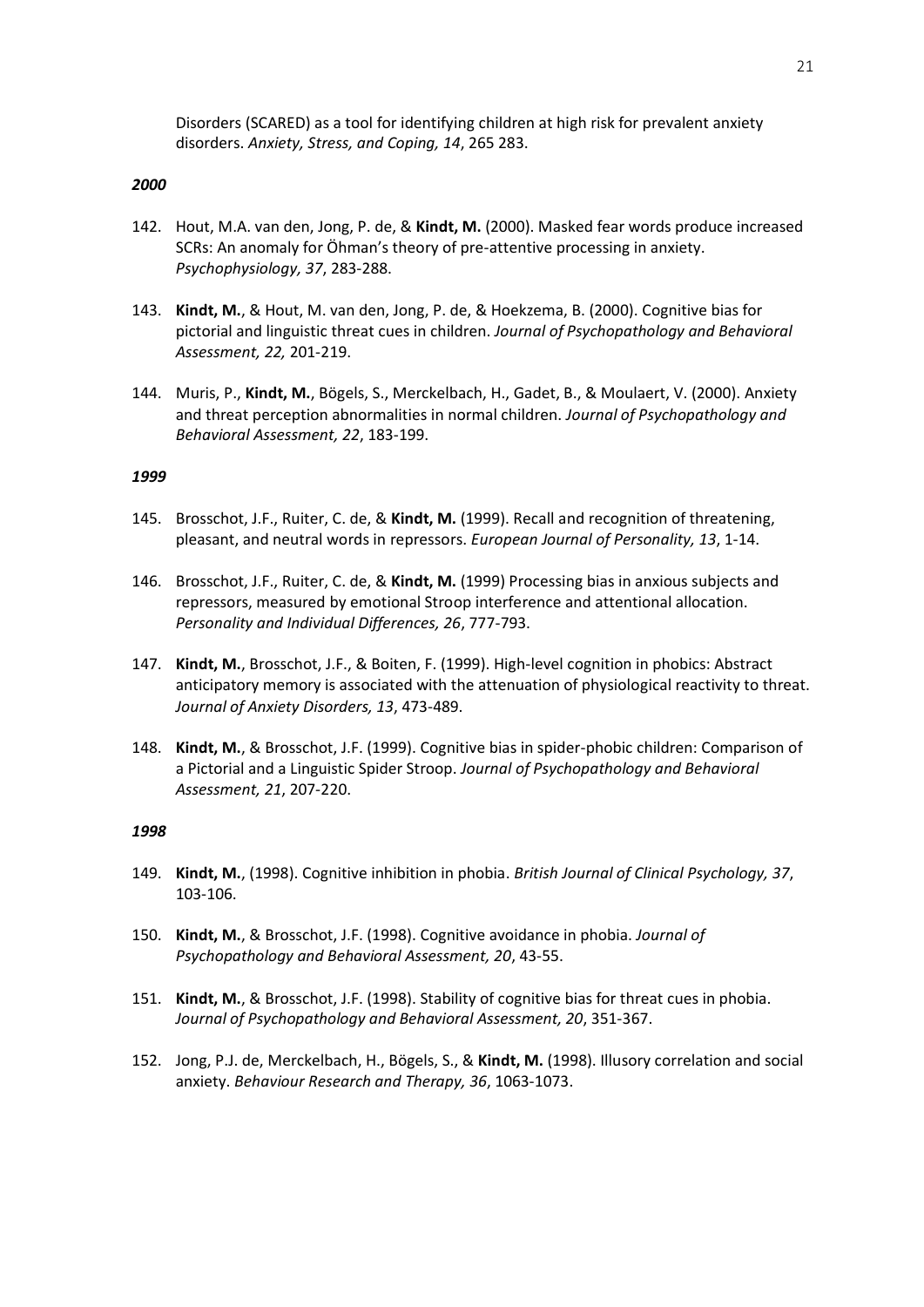- 153. **Kindt, M.**, Brosschot, J.F., & Everaerd, W. (1997). Cognitive processing bias of children in a real life stress situation and a neutral situation. *Journal of Experimental Child Psychology, 64*, 79-97.
- 154. **Kindt, M.**, Bierman, D. & Brosschot, J.F. (1997). Cognitive bias in spider fear and control children: Assessment of emotional interference by a card format and a single-trial format of the Stroop task. *Journal of Experimental Child Psychology, 66*, 163-179.
- 155. **Kindt, M.**, & Brosschot, J.F. (1997). Phobia-related cognitive bias for pictorial and linguistic stimuli. *Journal of Abnormal Psychology, 106*, 644 648.

#### *1996*

- 156. **Kindt, M.**, Brosschot, J.F., & Muris, P. (1996). Spider Phobia Questionnaire for children (SPQ-C): A psychometric study and normative data. *Behaviour Research and Therapy, 34*, 277-282.
- 157. **Kindt, M.**, Bierman, D. & Brosschot, J.F. (1996). Stroop versus Stroop: Comparison of a card format and a single-trial format of the standard color-word Stroop task and the emotional Stroop task. *Personality and Individual Differences, 21*, 653-661.

### *1995*

158. Hout, M. van den, Tenney, N., Huygens, K., Merckelbach, H., & **Kindt, M.** (1995). Responding to subliminal threat cues is related to trait anxiety and emotional vulnerability: A successful replication of MacLeod and Hagan (1992). *Behaviour Research and Therapy, 33*, 451-454.

- 159. Goozen, S.H.M. van, Frijda, N.H., **Kindt, M.**, & Poll, N.E. van de (1994). Anger proneness in women: Development and validation of the Anger Situation Questionnaire. *Aggressive Behavior, 20*, 79-100.
- 160. Muris, P., Zuuren, F.J. van, & **Kindt, M.** (1994). Monitoring coping style, fear of AIDS, and attitudes towards AIDS prevention. *Social Behavior and Personality, 22*, 137-144.
- 161. Muris, P., Zuuren, F.J. van, Merckelbach, H., Stoffels, E.-J. , & **Kindt, M.** (1994). Coping with an ego-threat: Monitoring and blunting during an intelligence test. *European Journal of Personality, 8*, 213-221.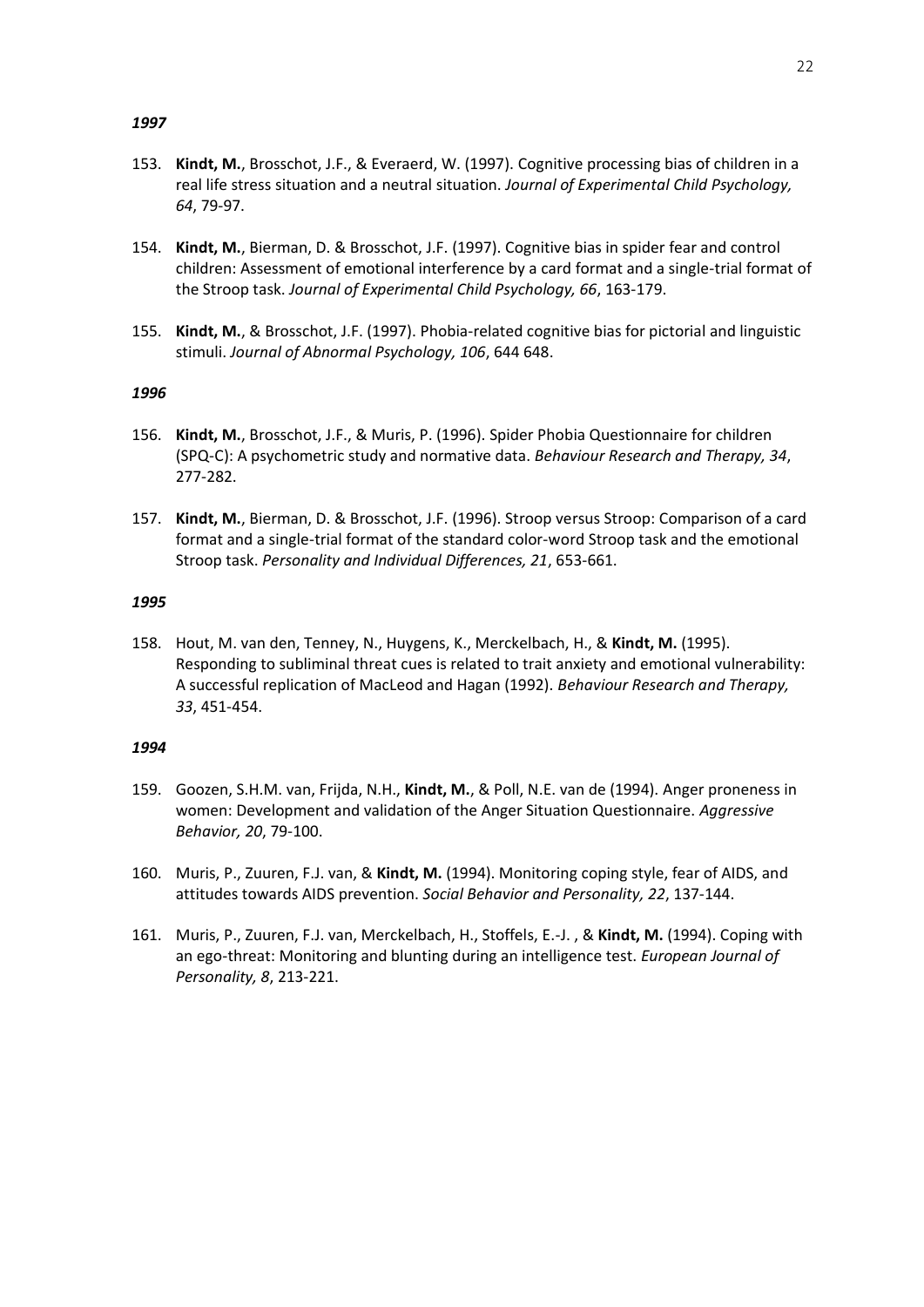## **National (Refereed) Articles:**

- 1. **Kindt, M.** (2013). Wissen van Angstreacties: Nieuwe inzichten in de plasticiteit van angstgeheugen. *Nederlands Tijdschrift voor Psychiatrie*. Rubriek Nederlands Vlaams Toponderzoek.
- 2. **Kindt, M.** (2007). Van scholenstrijd naar techniekenstrijd. En waar blijft de ideeënstrijd? *De Psycholoog*, *mei nr*., 304-306.
- 3. **Kindt, M**., & Hout, M., van den (2005). Dissociatie en geheugen fragmentatie. *Directieve Therapie, 25*, 51-68.
- 4. Hout, M., & **Kindt, M.** (2003). Waarom herhaald controleren twijfel aan het geheugen niet wegneemt maar vergroot. *Directieve Therapie, 23*, 146-161*.*
- 5. Hout, M. A., van den, **Kindt, M.**, Muris, P. (2002). Over Freud, Calimero en vreemde oogbewegingen. Een reactie op Ad de Jongh en Erik ten Broeke. *Directieve Therapie, 22*, 224-229**.**
- 6. Hout, M. van den, Engelhard, I., & **Kindt, M.** (2001). Zwangerschapsverlies, zenuwachtigheid en posttraumatische stress-problemen, *Directieve therapie, 21*, 3-14.
- 7. Hout, M., **Kindt, M.**, Muris, P. & Salemink, E. (2001). Vreemde oogbewegingen maken herinneringen minder levendig en minder emotioneel. *Directieve therapie, 21*, 257-269.
- 8. **Kindt, M.**, & Hout, M., van den (1999). Angst en selectieve aandacht voor bedreigende informatie. *Nederlands Tijdschrift voor Psychologie, 54*, 63-73.

## **Books or Contributions to Books:**

- 1. Geven, L. M., Ben-Shakhar, G., **Kindt, M.**, & Verschuere, B. (2019). Memory Detection: Past, Present, and Future. In *The Palgrave Handbook of Deceptive Communication* (pp. 367-383). Palgrave Macmillan, Cham.
- 2. Raes, F., **Kindt, M**., & Arntz, A. (2011). Cognitieve verwerking en psychopathologie: theorie en onderzoek. In S. Bögels en P. van Oppen (Eds.). *Cognitieve therapie: theorie en praktijk* (pp. 3-29). Bohn Stafleu Van Loghum.
- 3. Engelhard, I., Arntz, A., & **Kindt, M.** (2011). Cognitieve therapie bij postttraumatische stressstoornis. In S. Bögels en P. van Oppen (Eds.). *Cognitieve therapie: theorie en praktijk* (pp. 289-319). Bohn Stafleu Van Loghum.
- 4. **Kindt, M.,** & Lazeron, N. (2010). Leren en Stress, in Brein@work. In N. Lazeron & R. van Dinteren (pp155-160). Springer Uitgeverij BV, Houten.
- 5. Nightingale, Z. C., Field, A. P., & **Kindt, M**. (2010). The Emotional Stroop task in anxious children. In J. Hadwin and A. Field (Eds.). *Information Processing Biases and Anxiety: A Developmental Perspective.* Wiley-Blackwell.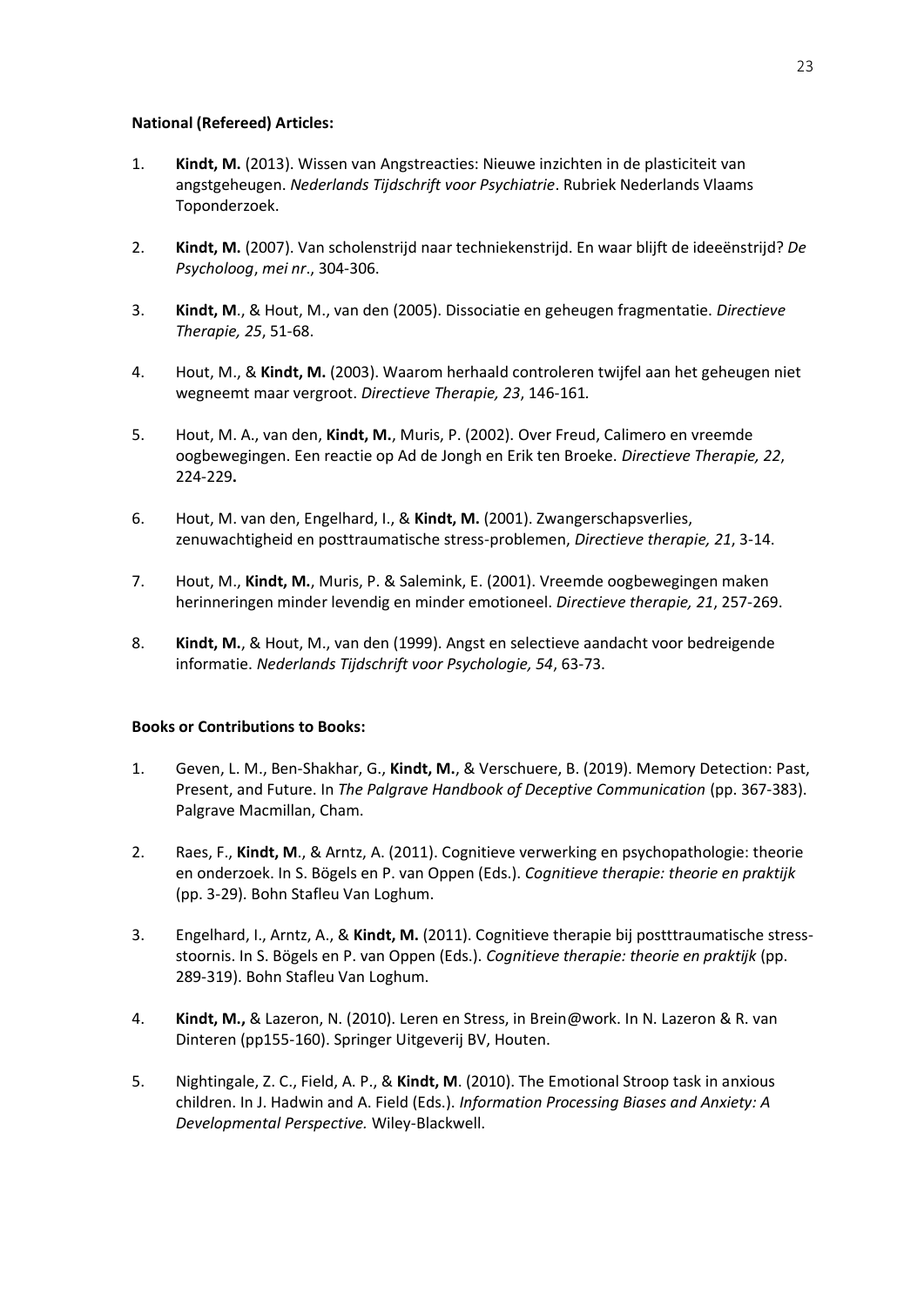- 6. Jong, P., de, **Kindt, M**., & Roefs, A. (2006). Relevance of Research on Experimental Psychopathology to Substance Misuse. In R. W. Wiers & A.W. Stacy (Eds.). *Handbook of Implicit Cognition and Addiction* (pp. 425 437). Sage Publications.
- 7. **Kindt, M.**, & Arntz, A. (2003). Cognitieve Gedragstherapie bij seksueel misbruik. In N. Nicolai (Ed). *Handboek psychotherapie na seksueel misbruik* (pp. 125-160). De Tijdstroom.
- 8. **Kindt, M.**, & Hovens, H. (2001). Posttraumatische stress-stoornis. In R. van Dyck, A. J. L. M. van Balkom & P. van Oppen (Eds.). *Behandelingsstrategieën bij angststoornissen* (pp. 100- 117). Bohn Stafleu van Loghum.
- 9. **Kindt, M.**, & Arntz, A. (1999). Cognitieve verwerking en psychopathologie: theorie en onderzoek. In S. Bögels en P. van Oppen (Eds.). *Cognitieve therapie: theorie en praktijk* (pp. 1-24). Bohn Stafleu Van Loghum.
- 10. **Kindt, M.**, & Arntz, A. (1999). Cognitieve therapie bij posttraumatische stress stoornis. In S. Bögels en P. van Oppen (Eds.). *Cognitieve therapie: theorie en praktijk* (pp. 191-217). Bohn Stafleu van Loghum.
- 11. **Kindt, M.** (1992). Neuropsicologia delle emozioni. In S. Della Sala & M. Laiacona (Eds.), *Laboratorio di Neuropsicologia*. La Goliardica Pavese, 211 225.

## **Invited Lectures/ Keynotes**

- 1. **Kindt, M. (2019).** Harnessing reconsolidation in the treatment of emotional memory disorders: Lessons from basic science. EPFL Neurosymposium, Lausanne, November 25-26, Switzerland.
- 2. **Kindt, M. (2019).** Over de plasticiteit van het angstgeheugen. LIBC Publieksdag, Leiden, October 11, Nederland.
- 3. **Kindt, M. (2019).** Beyond CBT: The Primacy of Emotional Change. WCBCT, Berlin, July 17-20, Germany.
- 4. **Kindt, M. (2017).** The surprising subtleties of changing emotional memories, NVP Wintercongres, Egmond, December 14-16, The Netherlands.
- 5. **Kindt, M. (2017).** Manipulating emotional memory through reconsolidation: from neural to clinical science. EBBS, Bilbao, September 8 -11, Spain.
- 6. **Kindt, M. (2017).** Of mice and mental health: facilitating dialogue between basic and clinical neuroscientists. Royal Society Meeting, London, April 24-25, United Kingdom.
- 7. **Kindt, M. (2017).** The offline brain: understanding memory consolidation and reconsolidation, Royal Society Meeting, London, January 30-31, United Kingdom.
- 8. **Kindt, M. (2016).** In search for therapeutic forgetting. Keynote at the Annual BABCP Conference, Belfast, June 15-17, Ireland.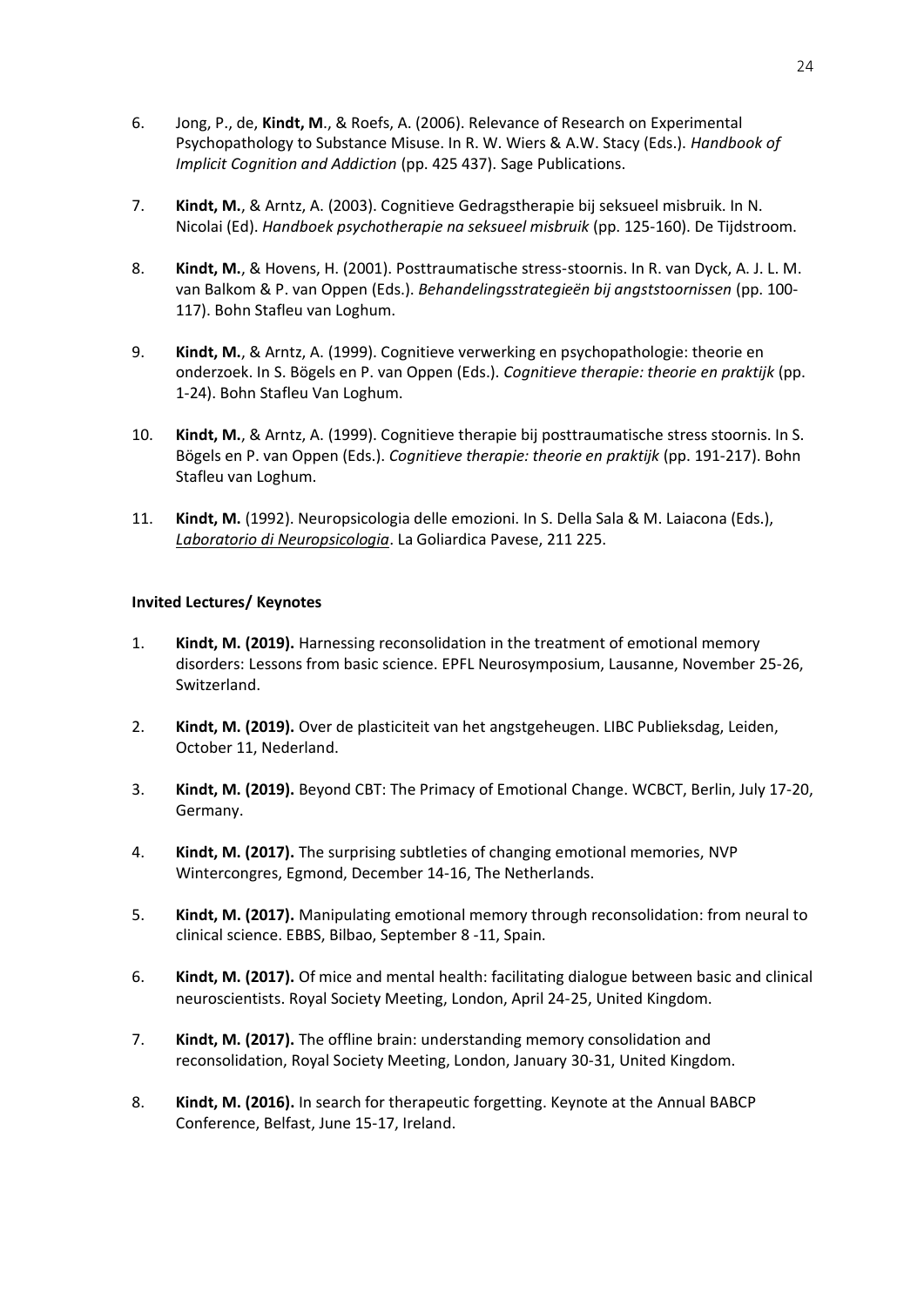- 9. **Kindt, M. (2016).** Emotional Memory. Keynote at the ECNP From Neuroscience to evidence based psychological treatments – The promise and the challenge, Nice, March 21-22, France.
- 10. **Kindt, M. (2015).** Memory Reconsolidation and Erasure. Annual Winter Conference on Neural Plasticity, Bridgetown, February 7-14, Barbados.
- 11. **Kindt, M. (2015).** Targeting fear memory: a window of opportunity. BNA Festival of neuroscience, Edinburgh, April 12-15, United Kingdom.
- 12. **Kindt, M. (2014).** The neuroscience of fear memory. Molecular Frontiers. Stockholm, Sweden invited by Bengt Norden, Chair of Nobel Prize committee of Chemistry, The Royal Swedish Academy of Sciences, Stockholm, May 20-21, Sweden.
- 13. **Kindt, M. (2013).** Forgetting fears: A translational approach to advance treatment for anxiety disorders. Keynote at the EABCT Annual Congress, Marrakech, September 25-28, Morocco.
- 14. **Kindt, M. (2013).** Translational research to advance treatment for anxiety disorders. Keynote at the Annual Conference Fear, Anxiety and Anxiety Disorders, Hamburg, October 11-13, Germany. Invited by Dr. Hans Büchel.
- 15. **Kindt, M. (2013**). In staat van Angst, De Veerstichting, Leiden University.
- 16. **Kindt, M. (2012).** De cognitieve gedragstherapie van de toekomst ontstaat in het lab. Keynote, Najaarsconferentie van de VGCt, Veldhoven, November 7-9, The Netherlands.
- 17. **Kindt, M. (2011).** Noradrenergic Modulation of fear memory in humans. Neuroethics of Memory, SUNY DownState Medical Centre, December 9, 2011, New York, USA. Invited by Dr. Todd Sacktor.
- 18. **Kindt, M. (2011).** Angst, een (on)uitwisbare indruk. Universiteitsdag, May 28 2011, Universiteit van Amsterdam.
- 19. **Kindt, M. (2011).** Plasticity of fear memory: Translational research. Conference organized by the international inter-university research school Experimental Psychopathology, April 1, 2011, Utrecht, The Netherlands.
- 20. **Kindt, M. (2011).** PTSD: Behandeling. Studiedag: Op weg naar nieuw denken en handelen in de GGZ, Feb. 8, Ede, The Netherlands.
- 21. **Kindt, M. (2010).** Erasing fear from memory: Translational research. International Society for Traumatic Stress Studies, Nov. 2-4, Montreal, Canada. Invited by Drs. Alain Brunet and Roger Pitman.
- 22. **Kindt, M. (2010).** Kunnen we angstige herinneringen wissen? Publieksdag Hersenstichting, October 14, Utrecht, The Netherlands.
- 23. **Kindt, M. (2010).** Fear memory and extinction: Clinical and therapeutic aspects. 23rd European College of Neuropsychopharmacology Congress, Aug. 28-Sept. 1, Amsterdam, The Netherlands.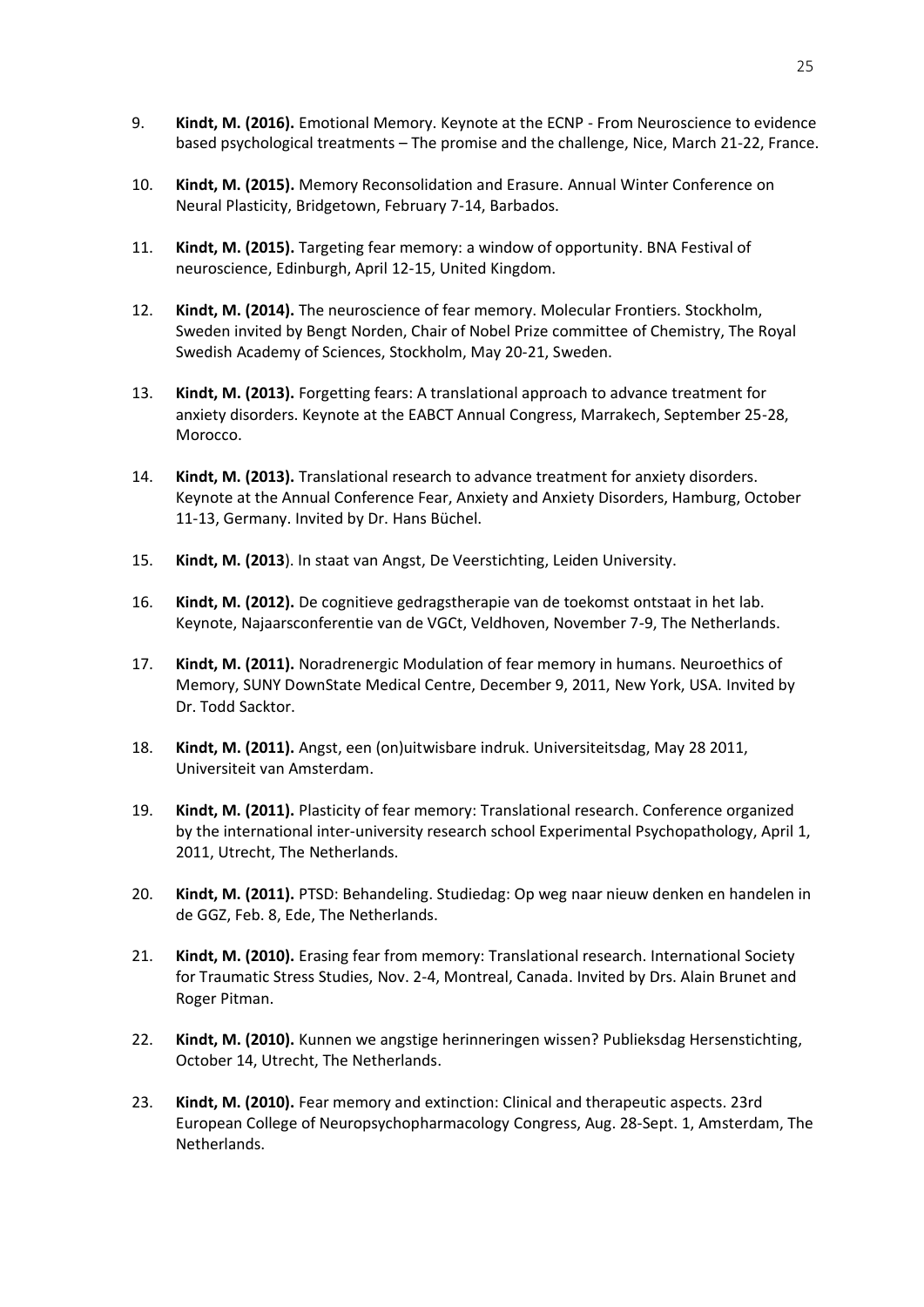- 24. **Kindt, M. (2010).** Beyond extinction of traumatic memories. Symposium Stress & PTSD: Battlefield of reason and emotion, Sept. 1, Oegstgeest, The Netherlands.
- 25. **Kindt, M. (2010).** Deconstructing fear memory: Extinction and reconsolidation. Paper will be presented at the Symposium: Mysteries and Marvels of Memory at NYU, March 26-28, New York, USA. Invited by Dr. Joe LeDoux.
- 26. **Kindt, M. (2009).** Reconsolidation versus Extinction: in search for boundary conditions. Paper presented at the annual meeting of the Pavlovian Society, October 29-31, Burlington, USA. Invited by Dr. Mark Bouton.
- 27. **Kindt, M. (2009).** Erasing the emotion of fearful memories. Seminar at Leiden University, 23 April, The Netherlands.
- 28. **Kindt, M. (2009).** Erasing the emotion of fearful memories. Symposium CSCA, University of Amsterdam, April 8, Amsterdam, The Netherlands.
- 29. **Kindt, M. (2009).** Is it possible to achieve long-term reduction of undesired emotion? Seminar Psychiatry at the University of Groningen, April 2, The Netherlands.
- 30. **Kindt, M. (2009).** Talent aantrekken en vasthouden. Conferentie Succesvolle Onderzoeksgroepen, Stichting SoFoKleS, March 9, Rotterdam, The Netherlands.
- 31. **Kindt, M. (2009).** Mechanisms of change in anxiety: Beyond extinction. Symposium organized by the Dutch-Flemish Postgraduate School Experimental Psychopathology. Mechanisms of Therapeutic Change in the Emotional Disorders, February 12-13, Vught, The Netherlands.
- 32. **Kindt, M. (2009).** De stelling van Merel Kindt: Het wissen van emotioneel geheugen is noodzakelijk voor een permanent effect van therapie, University of Amsterdam, January 26, Amsterdam, The Netherlands.
- 33. **Kindt, M. (2007).** Opening Academic Year 2007-2008 of the University of Amsterdam, September 3, Amsterdam, The Netherlands.
- 34. **Kindt, M. (2007).** The plasticity of emotional memory. Paper presented at the Symposium The (in)flexibility of human nature, organized on behalf of 100 year psychology at the University of Amsterdam, November 8-9, Amsterdam, The Netherlands.
- 35. **Kindt, M. (2007).** Asymmetry between the rise and fall of emotions. Symposium on Emotion and Passion, June 8, Amsterdam, The Netherlands.
- 36. **Kindt, M. (2007).** Anxiety disorders: Impaired fear inhibition or increased fear acquisition? Second Special Interest meeting on Fear and Learning, May 23-35, Le Lignely, Belgium.
- 37. **Kindt, M. (2007).** Van scholenstrijd naar techniekenstrijd: en waar blijft de ideeënstrijd? Symposium on behalf of the inaugural lecture of Prof. Dr. R. Kleber from Utrecht University, Februari 9, Utrecht, The Netherlands.
- 38. **Kindt, M. (2006).** Temperamental vulnerabilities and fear inhibition in children. Child Anxiety: Theory and Treatment Seminar. Sussex, United Kingdom.